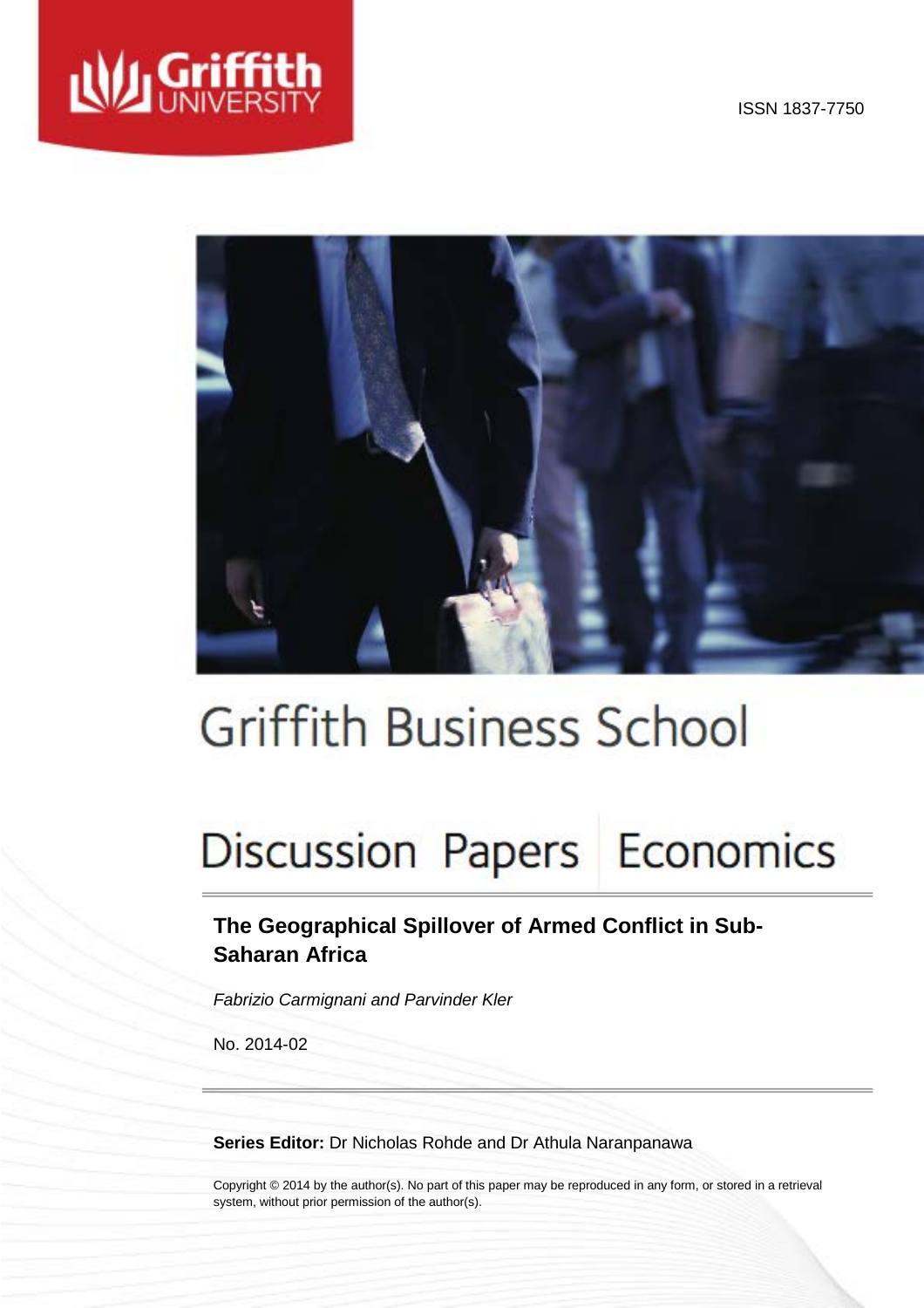## **The Geographical Spillover of Armed Conflict in Sub-Saharan Africa**

Fabrizio Carmignani and Parvinder Kler

## **Abstract**

Anecdotal accounts of the geographical spread of war inevitably involve Sub-Sahara African countries. But is the conflict spillover effect effectively stronger in Sub-Saharan Africa than elsewhere? To answer this question, we specify a dynamic spatial panel model and estimate it for two separate samples: the group of all Sub-Saharan Africa countries and a group of other emerging and developing economies. It turns out that the conflict spillover is stronger and more persistent over time in the latter. However, when attention is restricted to civil wars, the contemporaneous spillover effect is stronger in Sub-Saharan Africa. One extra year of war in the neighbourhood of a generic Sub-Saharan African country in a given decade results in about three more weeks of war in that country in the same decade. This spillover effect is significantly stronger for civil wars than it is for interstate wars. However, the effect is halved after one decade. We argue that even if not quantitatively large, policymakers should not understate its importance and intervene to prevent possible regional escalation of violence.

*JEL Codes:* D74, C23, N47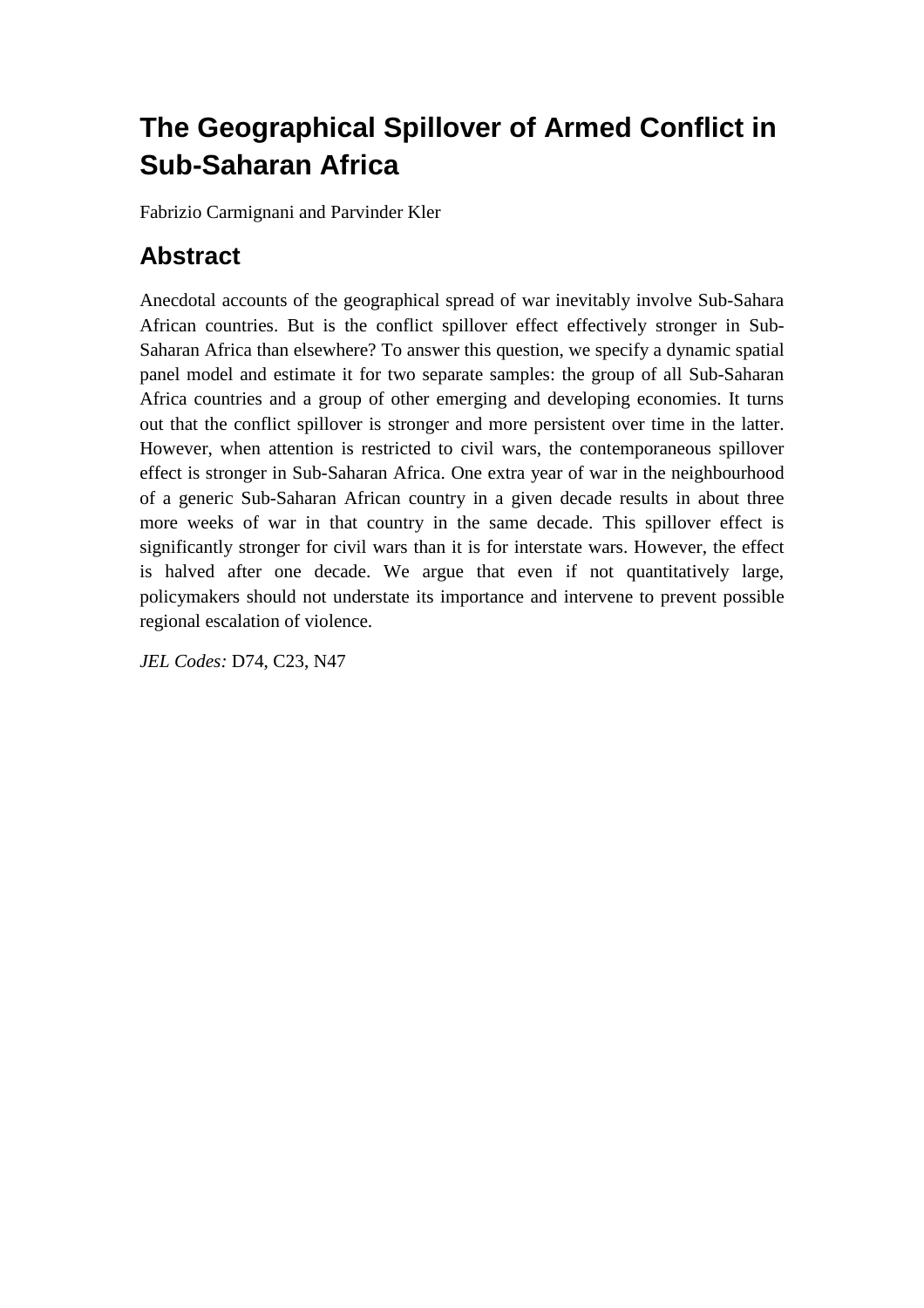### **1. Introduction**

 $\overline{a}$ 

Armed conflict has a tendency to spread from country to country. Several examples come immediately to mind. In the aftermath of the Rwandan Civil War and subsequent genocide of [1](#page-2-0)994, militant section of Hutu refugees that had fled to  $\text{Zaire}^1$ and from their camps in the eastern part of the country carried out raids against both local and Rwandan Tutsi. These raids eventually triggered the First Congo War (1996), in which several other central African countries were, directly or indirectly, involved. In western Africa, the refugee camps established on the Sierra Leone-Liberia border as a result of the First Liberian Civil War (1989-1996) provided abundant manpower for Sierra Leone's rebel army, the Revolutionary United Front (RUF). The RUF, supported by the National Patriotic Front of Liberia (NPFL) of Charles Taylor, fought a decade long civil war in Sierra Leone (1991-2002) and eventually intervened in support of Taylor during the Second Liberian Civil War (1999-2003). The Liberian conflict progressively evolved into a tri-partite conflict that also involved Guinea in addition to Sierra Leone. In southern Africa, the presence of military installations of the Zimbabwe African National Liberation Army (ZANLA) on Mozambican soil, led the Rhodesian administration to conduct military operations in Mozambique and helped to bring about the creation of the Mozambican National Resistance (RENAMO), which then became one of the two key fighting organisations during the Mozambican Civil War (1975-199[2](#page-2-1)). $^2$ 

It is perhaps not a coincidence that all these examples come from the Sub-Saharan African region. Certainly, instances of geographical spread of conflict can be found globally; consider for instance the wars in the former Yugoslavia, Lebanon, Cambodia and more recently in Syria. Nevertheless, one cannot overlook the fact that armed conflict is a frequent and often persistent event in Sub-Saharan Africa (SSA). According to the UCDP-PRIO armed conflict dataset, a total of 99 countries were involved in some form of war since 1945. Exactly one third of these war-affected countries are located in the SSA region, about 65% of the population in this region has lived in a war-affected country in the post-WWII era, and since 1960 the average SSA country has spent 6.5 years at war. These facts lead to the following question: could the high vulnerability of SSA to conflict also mean that spillover effects in SSA are stronger than elsewhere? This question is clearly important from a policy perspective. For one thing, a large body of evidence indicates that conflict has strong negative economic effects.<sup>[3](#page-2-2)</sup> Therefore, a quantitative assessment of the strength of conflict spillover in SSA versus the rest of the developing/emerging world can help

<span id="page-2-0"></span><sup>&</sup>lt;sup>1</sup> We refer to Zaire rather than the Democratic Republic of Congo because the country changed name in 1997; that is, after the events we are describing happened.

<span id="page-2-1"></span><sup>&</sup>lt;sup>2</sup> See Gerard (2009) on the Congo War, Gberie (2005) on the wars in western Africa, and Vines (2013) on the role of Rhodesia in the Mozambique war.

<span id="page-2-2"></span><sup>3</sup> See, inter alia, Gyimah-Brempong and Corely (2005), Bodea and Elbadawi (2008), Collier and Duponchel, (2013), and Serneels and Verpoorten (2013) for evidence on how conflict harms growth in SSA. See also Blattman and Miguel (2010) and Skaperdas (2011) for a survey of the evidence on the economic costs of armed conflict.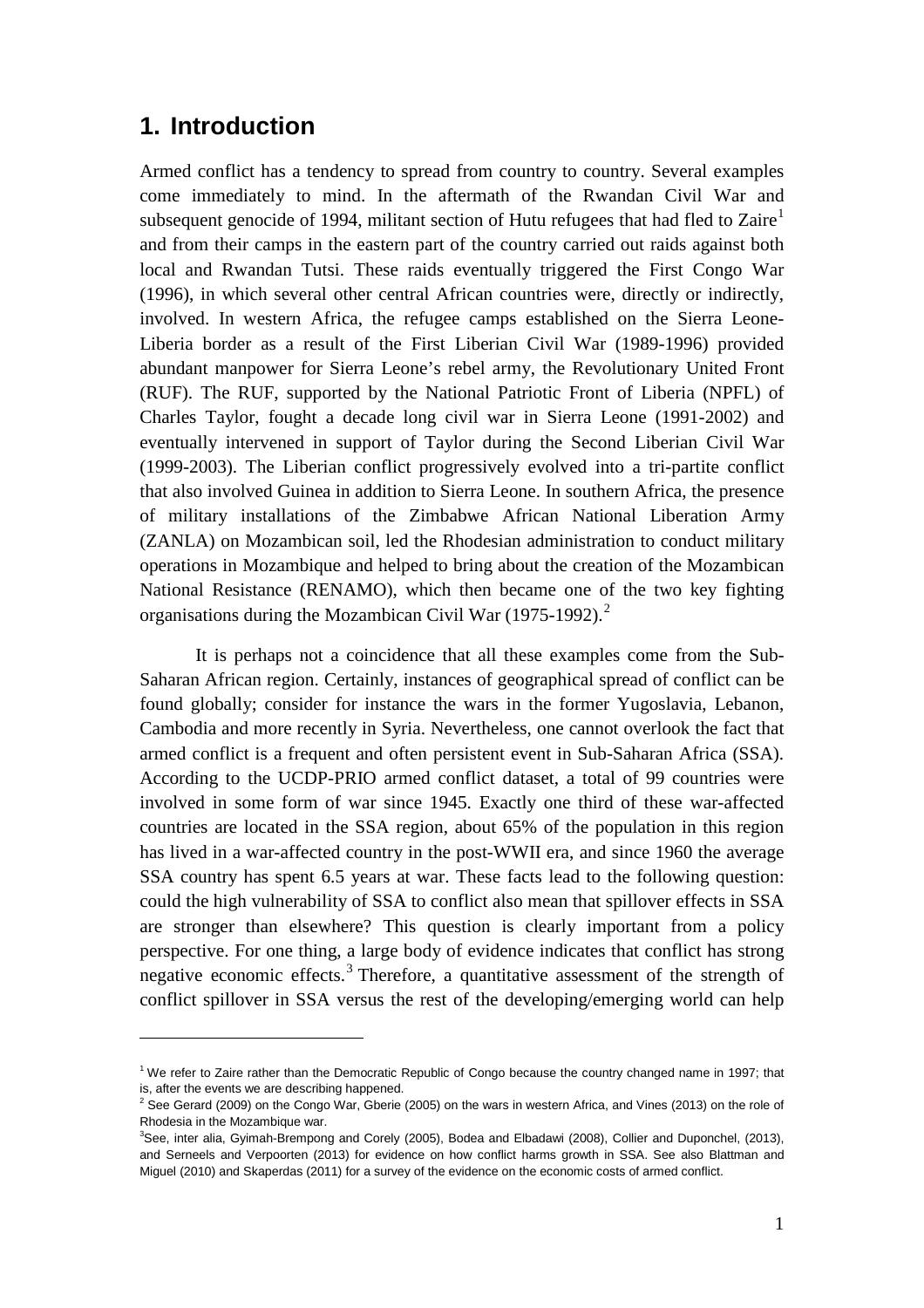inform the discussion on the causes of SSA development, or lack thereof. For another, understanding regional conflict spillovers is instrumental to the successful operation of multilateral peace and security initiatives sponsored by regional economic communities and the Africa Union.

While conflict spillover is the object of a lively literature (see for instance Ward and Gleditsch, 2002, Gledistsch 2002, Brathwaite, 2005, Salehyan and Gledistch, 2006, Kathman, 2010 and  $2011<sup>4</sup>$  $2011<sup>4</sup>$  $2011<sup>4</sup>$ , there is no paper (to the best of our knowledge) that separately estimates this spillover for different regions of the world. However, there are papers that study under which conditions the spillover is likely to be stronger or weaker. Brathwaite (2005) finds that territorial disputes in mountainous and resource-rich countries are more likely to experience substantial geographical spread than other disputes. In a subsequent contribution (Brathwaite, 2010), he also shows that conflict spillover is reduced when domestic state capacity is higher. Buhag and Gleditsch (2008), Bosker and De Ree (2010) and De Groot (2011) report that transnational ethnic linkages are a central mechanism of contagion. Beardsley (2011) provides evidence that peacekeeping reduces the propensity for neighbouring conflict to spur domestic conflict. Drawing on these findings, one might expect the spillover effect to be stronger in SSA than elsewhere, essentially because several of the factors that seem to facilitate conflict diffusion are more abundantly present in SSA than elsewhere. For instance, according to Carmignani and Chowdhury (2012), SSA, more than other region in the world is characterised by a combination of large natural resource endowments and weak institutions (partly resulting from bad disease environment). Also, in SSA more than anywhere else, ethnic groups tend to be split into separate adjacent countries. This high degree of ethnic partition, which is the result of the artificial borders drawn by colonisers, implies that transnational ethnic linkages are particularly strong.<sup>[5](#page-3-1)</sup>

In spite of these considerations, the prediction on the strength of conflict spillover in SSA is somewhat ambiguous. Most countries in SSA are at high risk of war independently from what happens in their neighbourhood. War is therefore more likely to occur (and continue) because of "internal" factors rather than as a consequence of a true spillover effect. Conceptually, this argument is akin to the point made by Sambanis (2001), Hegre and Sambanis (2006), and Gleditsch (2007), who suggest that conflicts tend to cluster geographically because the determinants of conflict are clustered geographically. In econometric terms, this would imply that after controlling for domestic determinants of conflict (and persistence of conflict over time), the spillover effect might actually be weaker in SSA than elsewhere.

 $\overline{a}$ 

<span id="page-3-0"></span> $4$  Most of the papers provide evidence that conflict in a neighbouring state increases the risk of conflict in the domestic state. Two notable exceptions are Hegre et al. (2001) and Fearon and Laitin (2003).

<span id="page-3-1"></span><sup>&</sup>lt;sup>5</sup> Alesina et al. (2006) provide data by country on the extent to which ethnic groups are cut by a political border line. The average "partition" for SSA is significantly higher than the average for the non SSA countries. Englebert *et al*. (2002) and Michalopoulos and Papaioannou (2013) provide evidence of the detrimental economic effects of artificial borders and the association partition/fragmentation of ethnic groups in Africa.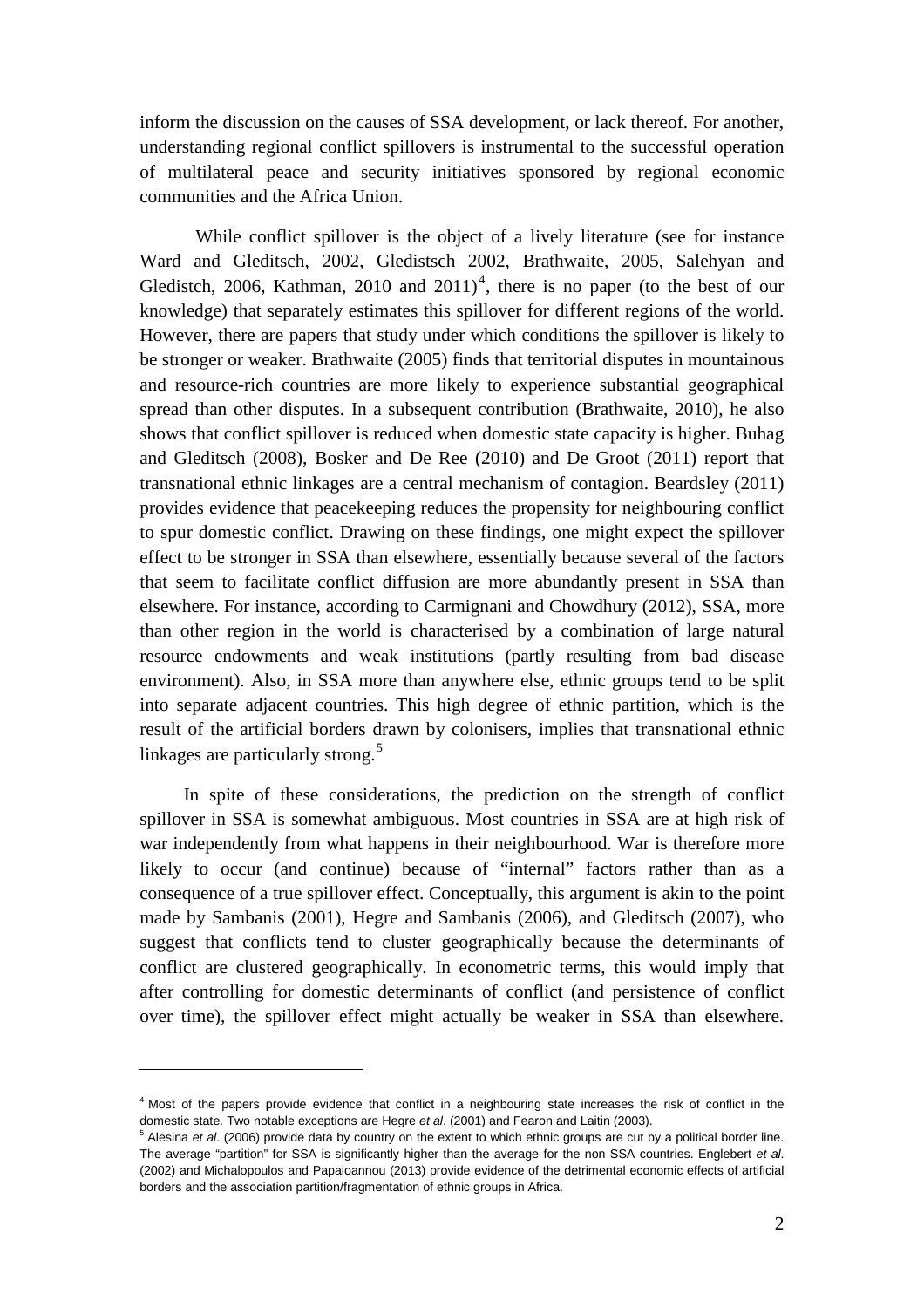Ultimately, the matter has yet to be settled empirically, and this paper contributes to the literature by attempting such a study.

The logic underlying our exercise is rather straightforward. First, we identify a suitable empirical model of conflict that allows for spatial spillovers. Then, we estimate this model separately for SSA and non-SSA developing and emerging countries and compare the sign/size of the spatial effect across the two samples. Our results are as follows. First, there is evidence of a significant conflict spillover effect even after controlling for internal determinants of war and persistence of war over time. Second, compared to the rest of the developing and emerging world (RoDW), the spillover in SSA is on average weaker, but becomes stronger instead when the analysis is restricted to civil wars. Third, the spillover effect is significantly more persistent in RoDW than in SSA, independently from the type of war considered. Results are generally robust to different assumptions concerning the specification of the set of control variables in the estimating equation.

The rest of the paper is organised as follows. Section 2 introduces the econometric model and addressed a number of methodological issues. Section 3 presents the results. Section 4 discusses the policy implications of our findings and sets directions of future research. The Appendix reports some additional econometric results and a detailed description of the variables used in the estimation.

## **2. Methodology**

#### **2.1 Empirical measures of war**

Given a period of observation of *T* months, the extent to which a country is afflicted by war can be measured by (i) the number of war episodes occurred in that period, (ii) the total amount of time that the country has spent at war during that period, and (iii) the total number of war-related casualties suffered in that period. Unfortunately, option (iii) suffers from incomplete data on casualties and characterised by large measurement errors, so that in the end the choice is between options (i) and (ii). While the two measures are likely to be highly correlated, we prefer option (ii) essentially because with option (i) we would be looking at the spillover effect exclusively in terms of war onset and thus miss the impact that war in the neighbourhood could have on the duration of an existing conflict. In other words, option (ii) is more likely to provide a comprehensive representation of the "commonness" of war in a given country over a given period of time. Our purpose will be then to estimate how war commonness in country *i* is affected by war commonness in the neighbours of country *i*.

To operationalise these ideas, let *t* be a generic period spanning over *T* months. If  $m_{i,t}$  is the number of months that country *i* spent at war during period *t*, then war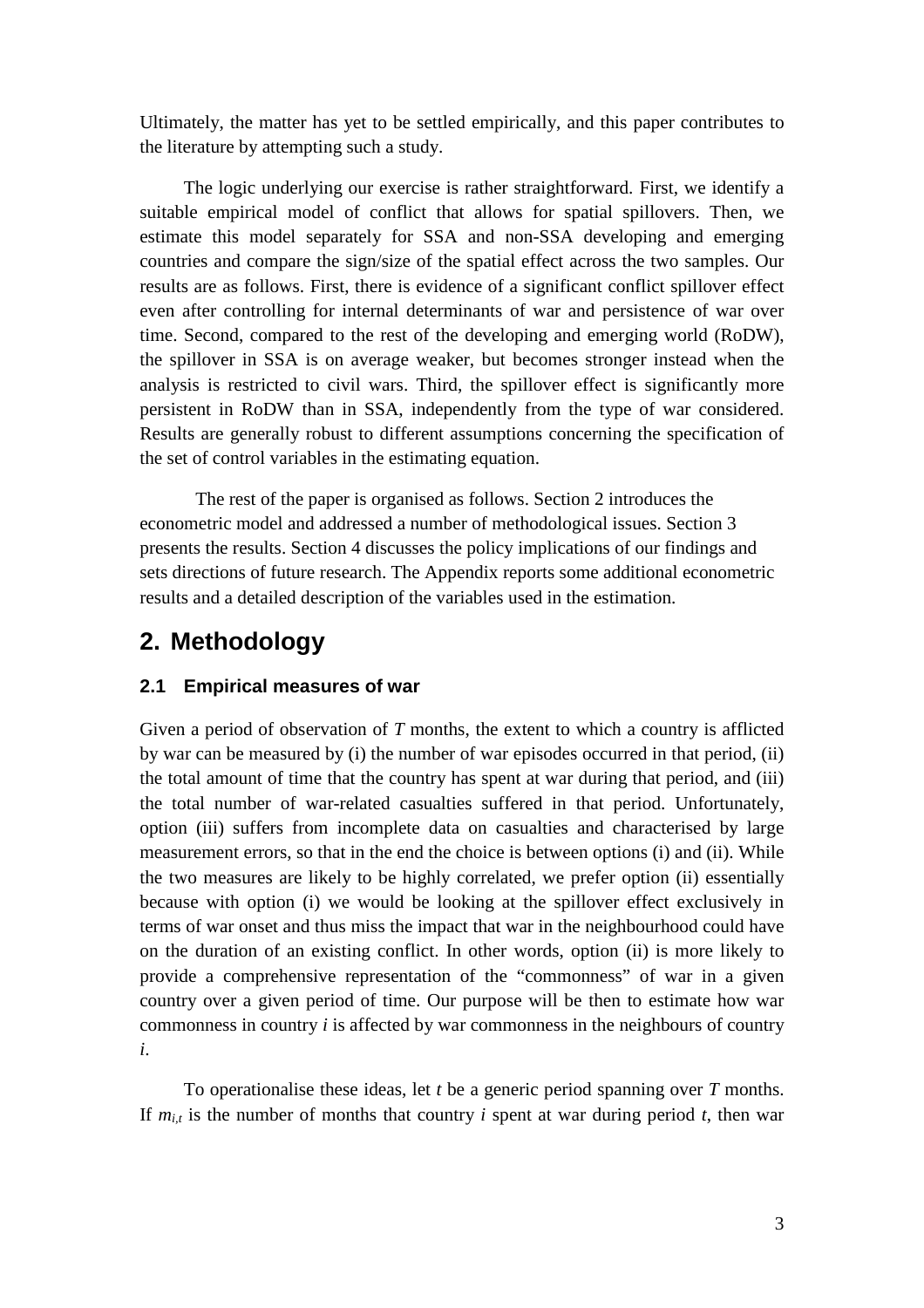commonness for country *i* is defined as  $y_{i,t} = m_{i,t}/T$ .<sup>[6](#page-5-0)</sup> To define war commonness in the neighbourhood of *i* we need first to describe the spatial arrangement of the countries in the sample. Let *j* denote a generic country other than *i* and assume that there are *N* countries in the sample. We define a matrix *W* whose generic element  $w_{ij}$ is some measure of geographical proximity between country *i* and country *j*. War commonness in the neighbourhood of *i* is then written as  $\overline{y}_{i,t} = \sum_{j=1}^{N} w_{ij,t} y_{j,t}$ , where  $y_{i,t} = m_{i,t}/T$  is war commonness in generic country *j*. In words, war commonness in the neighbourhood of country *i* is a weighted average of war commonness in the countries that are geographically "close" to country *i*.

To operationalise  $y_{i,t}$  and  $\bar{y}_{i,t}$  we use information from the UDCP/PRIO Conflict Database (see Gledistch *et al*., 2002 and subsequent updates). This database reports the start and end date of every conflict since 1946. However, our sample period is restricted to 1960-2009, as other economic and political variables needed to estimate the model are generally not widely available earlier than the 1960s. *T* is set equal to 120 months (that is, 10 years) so that the data for estimation are stacked over five non-overlapping periods: 1960-69, 19[7](#page-5-1)0-79, 1980-89, 1990-99 and 2000-09.<sup>7</sup> This panel set-up is particularly convenient as it allows us to model war as a dynamic process and to use lagged values of potentially endogenous regressors as instruments (see explanation below).

The matrix element  $w_{ij,t}$  is set equal to the length of the land border between country *i* and country *j* as a proportion of the total land border of country *i*. The subscript *t* is necessary because borders do change over time and hence the elements of the weighting matrix *W* need to be constantly updated. A possible alternative operationalisation of  $w_{i,j}$ , would include maritime borders together with land borders. Our preference for considering only land borders arises from two considerations. First, spillover effects are likely to originate from large transnational movements of people (*i.e.* refugees, transnational rebels and combatants), which in turn are more likely to occur via land. Second, if we were to consider maritime border, the neighbourhood of countries with overseas territories would in some cases be unreasonably wide. For instance, the neighbourhood of the United States would include countries like Japan, Samoa, New Zealand, Tonga, and the Netherlands. Note that excluding maritime borders from the definition of matrix W does not mean that

 $\overline{a}$ 

<span id="page-5-0"></span> $6$  Some countries are involved in more than one war at the time, so  $y_{i,t}$  might be greater than one. Moreover, in our application, the dependent variable will be first-differenced, so that for the purpose of estimation it will take both positive and negative values.

<span id="page-5-1"></span> $^7$  By collapsing the time dimension of the panel in ten-year periods we implicitly assume that the effect of a year in country *j* on war commonness in country *i* does not depend on when exactly in decade *t* war in country *j* happens. If we were trying to estimate a detailed time profile of contagion or if we relied exclusively on the chronological sequence of wars to identify the causality effect of war in country *j* to war in country *i*, then this assumption would be rather strong. However, our objective is to estimate the *average* effect of war commonness in country *j* on war commonness in country *i* and our identification procedure exploits a set of moment restrictions to estimate the causal effect of regressors. This means that for the purpose of our estimation, the implicit assumption arising from stacking the time dimensions over decades is unlikely to bias our results.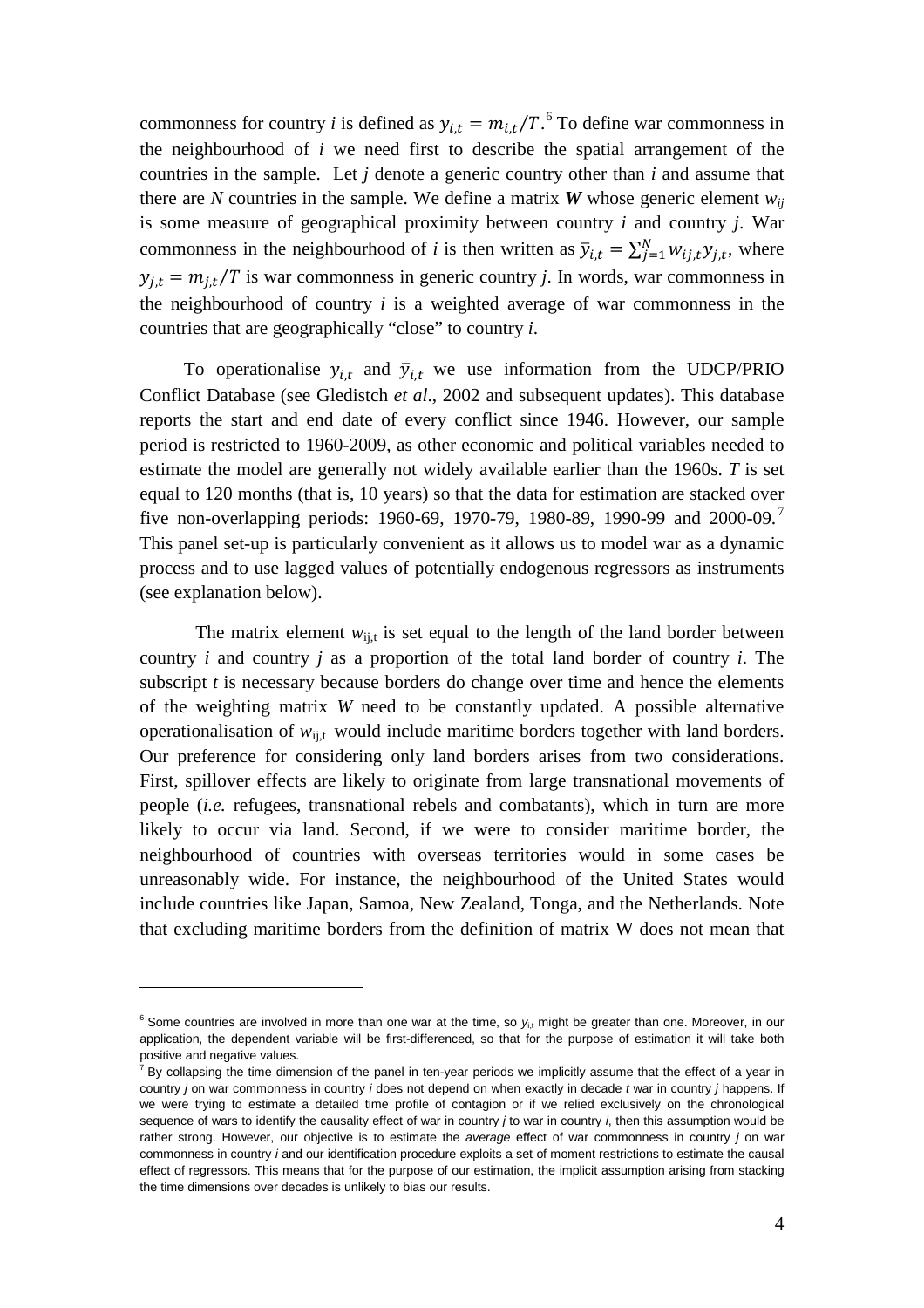island states are excluded from the sample. It does mean, however, that for island states the war commonness in the neighbourhood,  $\bar{y}_{i,t}$ , is equal to zero.

#### **2.2 Econometric specification**

Our estimating equation is:

$$
(1) \ \ y_{i,t} = \rho y_{i,t-1} + \delta \bar{y}_{i,t-k} + x_{i,t} \beta + \mu_i + \varepsilon_{i,t}
$$

Where x is a row vector of observation on time-varying control variables,  $\mu$  is a country fixed effect, ε is an i.i.d. error term for *i* and *t* with zero mean and finite variance, *k* is a non-negative integer, and the other variables are as in Section 2.1. The presence of *k* allows for war in the neighbourhood to affect war in country *i* with a lag. In Section 3 we will present results for  $k = 0$  (contemporaneous effect) and  $k = 1$ (one decade lagged effect). Our interest is on the estimation of the spatial spillover effect  $\delta$ , the coefficient of the lagged dependent variable  $\rho$ , and the vector of slope coefficients  $\beta$ .

The vector of controls  $x$  includes time-varying factors that determine war commonness in addition to the lagged and spatial effects respectively captured by  $y_{i,t-1}$  and  $\bar{y}_{i,t}$ . Two such factors that have been emphasised by previous research on war onset (and duration) are country *i*'s stage of economic development and level of democracy. To proxy for development, we use the log of real per-capita GDP (sourced from the Penn World Tables). As a measure of democracy, we choose the index of polity quality (sourced from the Polity IV Project Database). This index takes values from -10 (perfect autocracy) to +10 (perfect democracy). Both per-capita GDP and polity are measured at the beginning of each decade. We separately consider two specifications: one that allows for just a linear effect of these two control variables and the other that instead allows their effect to be quadratic. It turns out that results concerning the spillover effect are generally robust across the two specifications.

Other commonly used determinants of war include mainly time-invariant factors, such as the geo-morphological characteristics of the terrain, the geographical location of the country, colonial history, and natural resource endowments. Factors like ethnic, linguistic, and religious fragmentation are also normally measured by variables that are constant over time. Therefore, all of these other determinants of war are captured by the country-fixed effect  $\mu_i$  in our model. Finally, we run some sensitivity tests on the model specification by adding time-variant demographic variables (*i.e.* the log of total population, the log of population by different age groups, the proportion of female population on total population) and we find that (i) their estimated coefficient are generally not different from zero and (ii) the results for the spillover effect are substantially unchanged.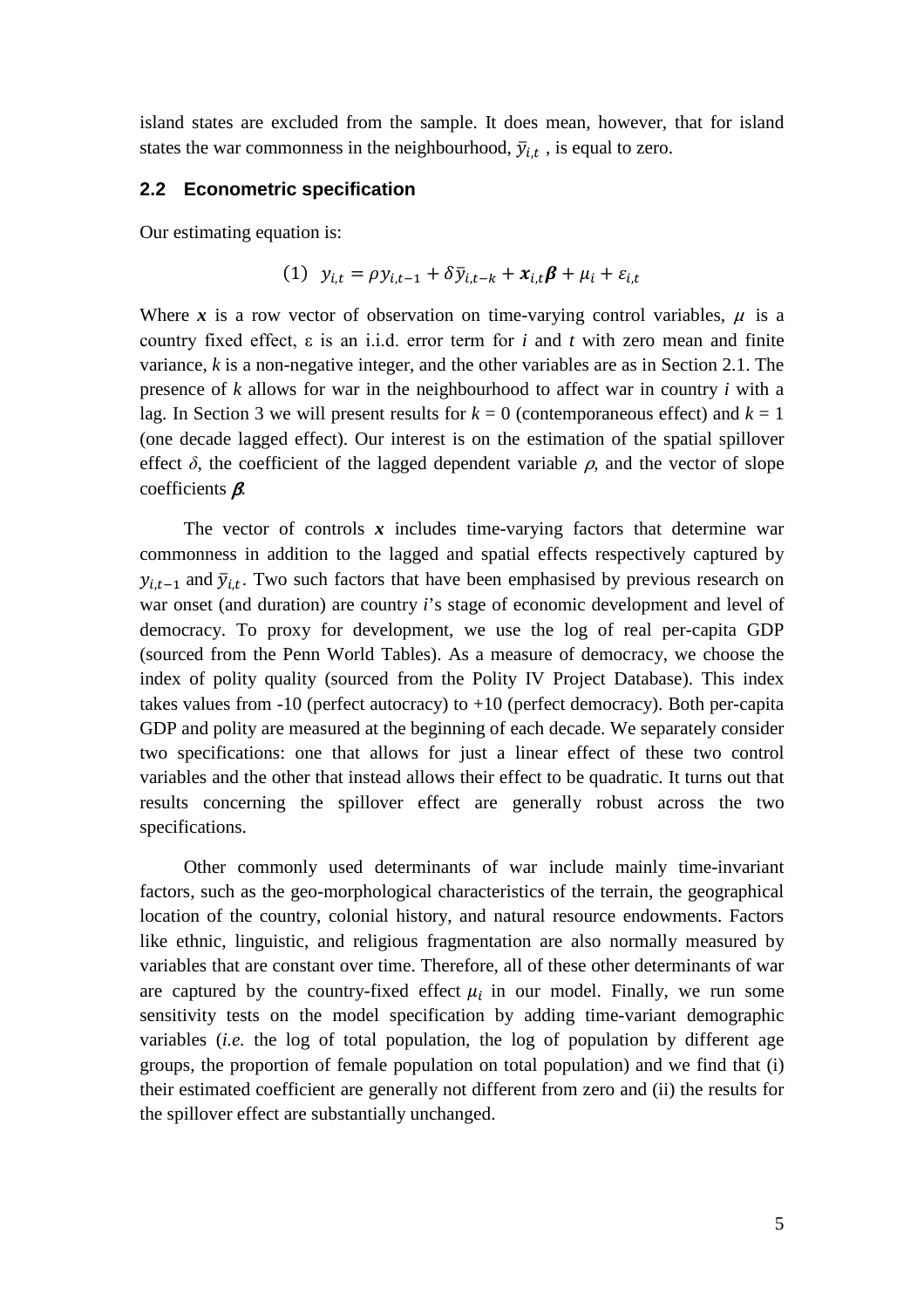#### **2.3 Estimation**

Equation (1) is a dynamic spatial panel data model whose estimation involves a number of complications: (i) the lagged dependent variable  $y_{i,t-1}$  by construction is correlated with the error term; (ii) the spatial variable  $\bar{y}_{i,t}$  is potentially endogenous, in the sense that war in country *i* can determine war in country *j* and/or war in countries *i* and *j* can be determined by some unobserved common factor; and (iii) the time-variant regressors in x are also potentially endogenous to the dependent variable. The Maximum Likelihood (ML), Quasi Maximum Likelihood (QML), and biasedcorrected Least Squares Dummy Variables (LSDV) estimators proposed by Elhorst (2005), Yu *et al*. (2008), and Lee and Yu (2010) do not allow for endogenous *x* and hence they are not suitable in our case. Korniotis (2010) combines the LSDV approach with the instrumental variable estimator developed by Anderson and Hsiao (1982) for dynamic panels where  $\delta = 0$ . The underlying intuition is to instrument endogenous regressors dated at time *t* with any variable dated at time  $t - \tau$ ,  $\tau > 0$ . While this "hybrid" estimator does not account for the endogenous spatial effect, the idea that lagged values might be efficiently used to estimate the parameters of a dynamic spatial panel model is theoretically attractive.

To illustrate the estimation approach, let's first re-write equation (1) in a more compact form:

(2) 
$$
y_t = \rho y_{t-1} + \delta \overline{y}_{i,t-k} + X_t \beta + \mu + \varepsilon_t
$$

where  $y$ ,  $\mu$ ,  $\varepsilon$  are  $N \times 1$  vectors of observation on war commonness, country fixed effects, and error terms respectively,  $\overline{y} = Wy$  and *W* is the *N* × *N* weighting matrix introduced in section 2.1 to describe the spatial arrangement of countries in the sample, and  $X$  is a  $N \times 2$  matrix on observations on per-capita income and democracy. The country fixed effect can then be removed by taking the first differences of (2):

$$
(3) \ \Delta \mathbf{y}_t = \rho \Delta \mathbf{y}_{t-1} + \delta \Delta \overline{\mathbf{y}}_{i,t-k} + \Delta \mathbf{X}_t \boldsymbol{\beta} + \Delta \boldsymbol{\varepsilon}_t
$$

OLS estimates of (3) are certainly inconsistent because  $\Delta y_{t-1}$  is correlated with  $\Delta \varepsilon_t$ . For  $\delta = 0$ , Anderson and Hsiao (1982) derive a consistent instrumental variable estimator using  $y_{t-2}$  and  $X_{t-1}$  as instruments. Arellano and Bond (1991) extend the approach and design a GMM procedure (known as "difference-GMM") that efficiently uses additional lags of the endogenous regressors. However, lagged levels are likely to be poor instrument for first differences if the variables are closed to a random walk. In this case, Arellano and Bover (1995) and Blundell and Bond (1998) suggest a further extension to incorporate additional moment conditions in the GMM procedure. This is achieved by jointly estimating equations (2) and (3) as a system and using first-differences of the endogenous regressor as instrument in the level equation (2) (their estimator is therefore called "system-GMM").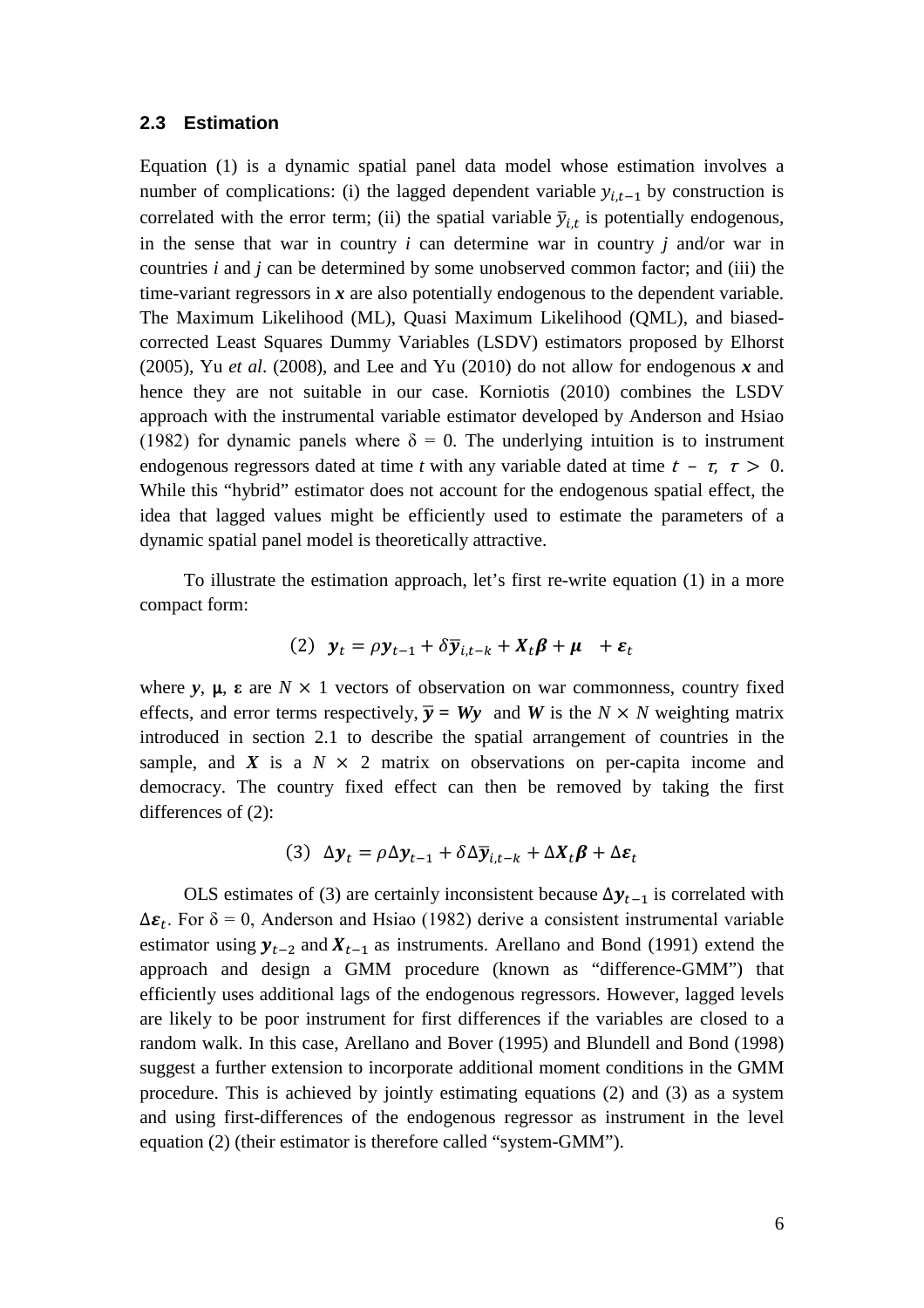Elhorst (2010) investigates the properties of the difference-GMM estimator for the general case of a spatial dynamic panel model (*i.e.* when  $\delta$  is no longer restricted to be equal to 0) and finds that it can be severely biased with respect to the estimates of δ. However, as shown by the Monte Carlo simulations of Kukenova and Monteiro (2009), this bias is significantly reduced when the system-GMM version of the estimator is used. Cizek *et al*. (2011) modify the system-GMM to account for potential spatial error correlation; that is, for a version of equation (1) where error term is specified as  $\varepsilon_{i,t} = \lambda \sum_{j=1}^{N} w_{ij} \varepsilon_{j,t} + \omega_{i,t}$ , and  $\omega_{i,t}$  has zero mean and finite variance.

In light of the above discussion, our preferred choice of estimator is the system-GMM. The consistency of this estimation approach relies on three critical assumptions: (i) the error in levels (*i.e.* the  $\varepsilon_{i,t}$  in equation (1)) are serially uncorrelated, (ii) lagged levels of endogenous variables are valid instruments for first differences, and (iii) lagged differences are valid instruments for variables in levels, which in turn requires first differences to be uncorrelated with the unobserved country-specific effect. If errors in level were auto-correlated, then some lags might not be valid instruments. Similarly, if lagged levels were not exogenous, then the GMM procedure delivers biased estimates. Finally, if lagged differences were correlated with the unobserved country effects, then system-GMM should not be used and the model should be estimated only by difference-GMM. In order to assess whether these assumptions hold, we perform three key specification tests. One is a test for zero auto-correlation in first-differenced errors. The null hypothesis of this test is that there is no auto-correlation at order  $k, k > 0$ . By construction, the null must be rejected for  $k = 1$ . However, if errors in levels are effectively serially uncorrelated, then the null must be rejected at higher orders. The second test is a standard Hansen test of over-identifying restrictions. Under the null hypothesis, the over-identifying restrictions implied by the choice of instruments are valid. Non-rejection of the null therefore indicates that the instruments as a group appear to be exogenous. The last test is a difference-in-Hansen test for the equation in levels. This is a test of validity of the instruments in the level equation and it is therefore indicative of whether system-GMM should be preferred to difference-GMM.

A final estimation issue concerns the risk of instrument proliferation in system-GMM. Roodman (2009) notes that as the time series dimension of the panel increases above  $T = 3$ , system-GMM generates a large number of instruments, with the consequence that these numerous instruments fail to expunge the endogenous component of instrumented variables and hence bias coefficient estimates towards those from OLS estimators. A typical symptom of instrument proliferation is a very high p-value  $(e.g. p-value = 1)$  for the Hansen test of overidentifying restrictions. If this occurs, then Roodman suggests using only certain lags (instead of all available lags) for instruments and/or to collapse instruments by combining them through addition into smaller sets. In the case of our application, the maximum value of *T* is 5. However, since our equation includes a one period lagged dependent variable,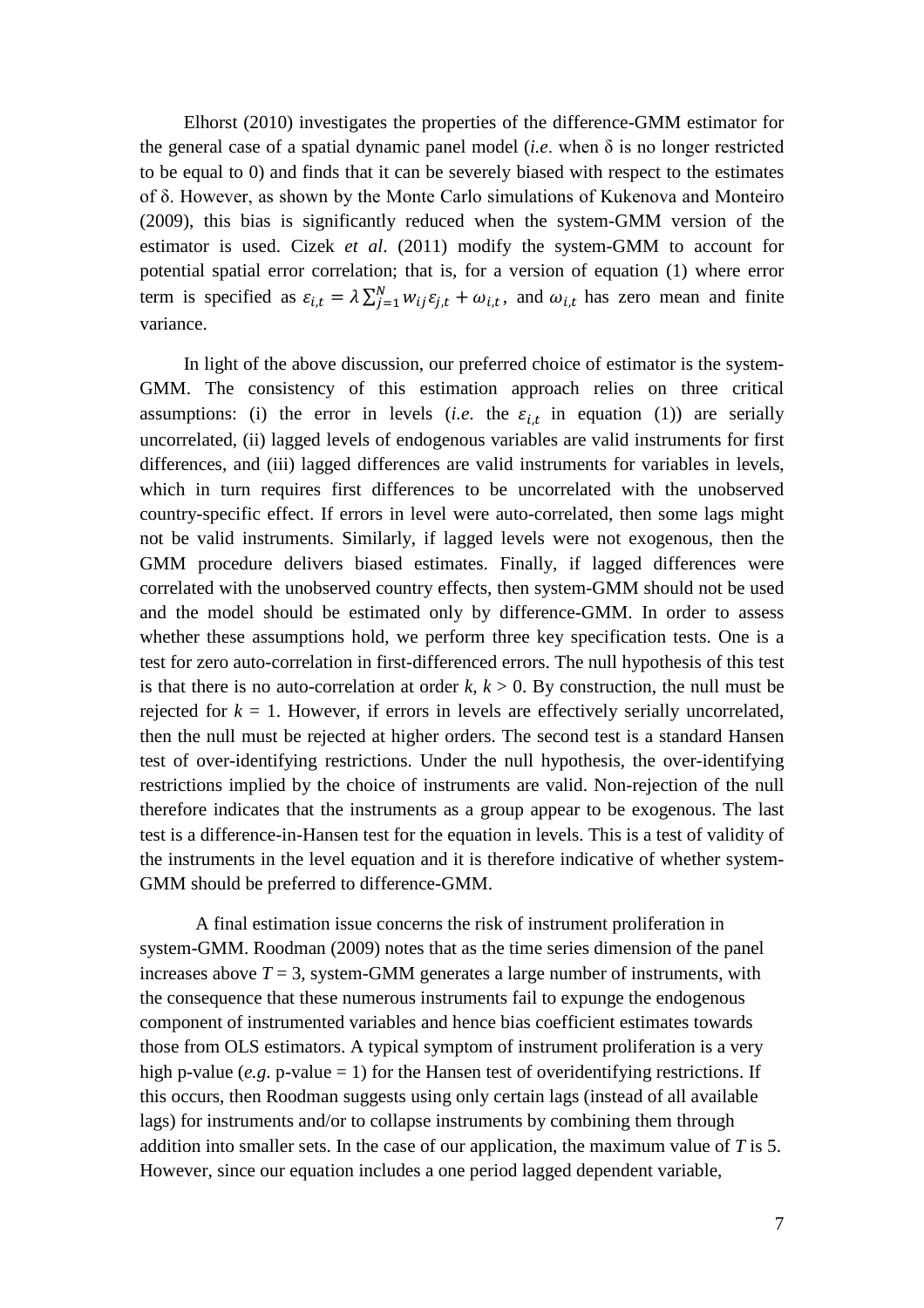estimation is done on a time dimension of  $T = 4$  and in some cases  $T = 3$  because not all the variables are available in all decades for all countries. In these circumstances, the total number of instruments generated by system-GMM is 23 and hence "small" relative to the cross sectional dimension of the panel  $(N = 145)$ . Furthermore, as shown in the next section, the p-value of the Hansen test is never remotely close to 1, thus suggesting that instrument proliferation is effectively not a problem. Heading 4

## **3. Results**

#### **3.1 Baseline estimates**

We start by estimating our equation on the full sample of all countries. The usefulness of this exercise is twofold. First, it allows us to check the statistical performance of the model. Second, results provide a useful benchmark for our subsequent analysis of SSA. The estimated coefficients are shown in Table 1. The equation in Column 1 includes a contemporaneous effect of war in the neighbourhood while the equation in Column 2 allows for a one-period lagged effect. The evidence suggests that the spillover effect is positive and significant. Depending on the length of the border between country *i* and country *j*, one extra year of war in country *j* causes increases war commonness in country *i* by something between one and five weeks. This effect is however halved after a decade. Of the other regressors, only the lagged dependent variable has a significant coefficient. Taken at face value, the point estimate of ρ implies that one extra year of war in decade *t-*1 translates into about six more months of war in decade *t*. Polity and per-capita GDP instead appear to have no significant linear effect on war commonness. Finally, all diagnostic tests support our estimation approach. The hypothesis of second order auto-correlation of first differenced errors in equation (3) is rejected, while the null hypothesis that the over-identifying restrictions are valid cannot be rejected at usual confidence levels. The difference in Hansen test also suggests that the instruments used for the level equation (2) are valid and hence that the system-GMM estimator is more efficient than the difference-GMM estimator.

The risk that war might spill over across the border should induce the domestic country to take appropriate precautionary measures once a conflict erupts in a neighbouring nation. This response of the domestic country should take into account the type of conflict that war in the neighbourhood is likely to generate. It is therefore interesting to disaggregate the dependent variable of the econometric model by type of war. The UDCP/PRIO Conflict Database identifies two main types: civil war and interstate war. Accordingly, in Columns III and IV,  $y_{i,t}$  is equal to the number of months of civil war in country *i* in decade t divided by 120. Similarly, in columns V and VI,  $y_{i,t}$  is equal to the number of months during which country *i* was involved in an interstate war in decade *t*. The central finding concerning the spillover effect is qualitatively unchanged: both types of war become more common in country *i* when war in the neighbourhood increases. Quantitatively, the contemporaneous spillover effect is stronger on interstate war, but the one-period lagged effect is stronger on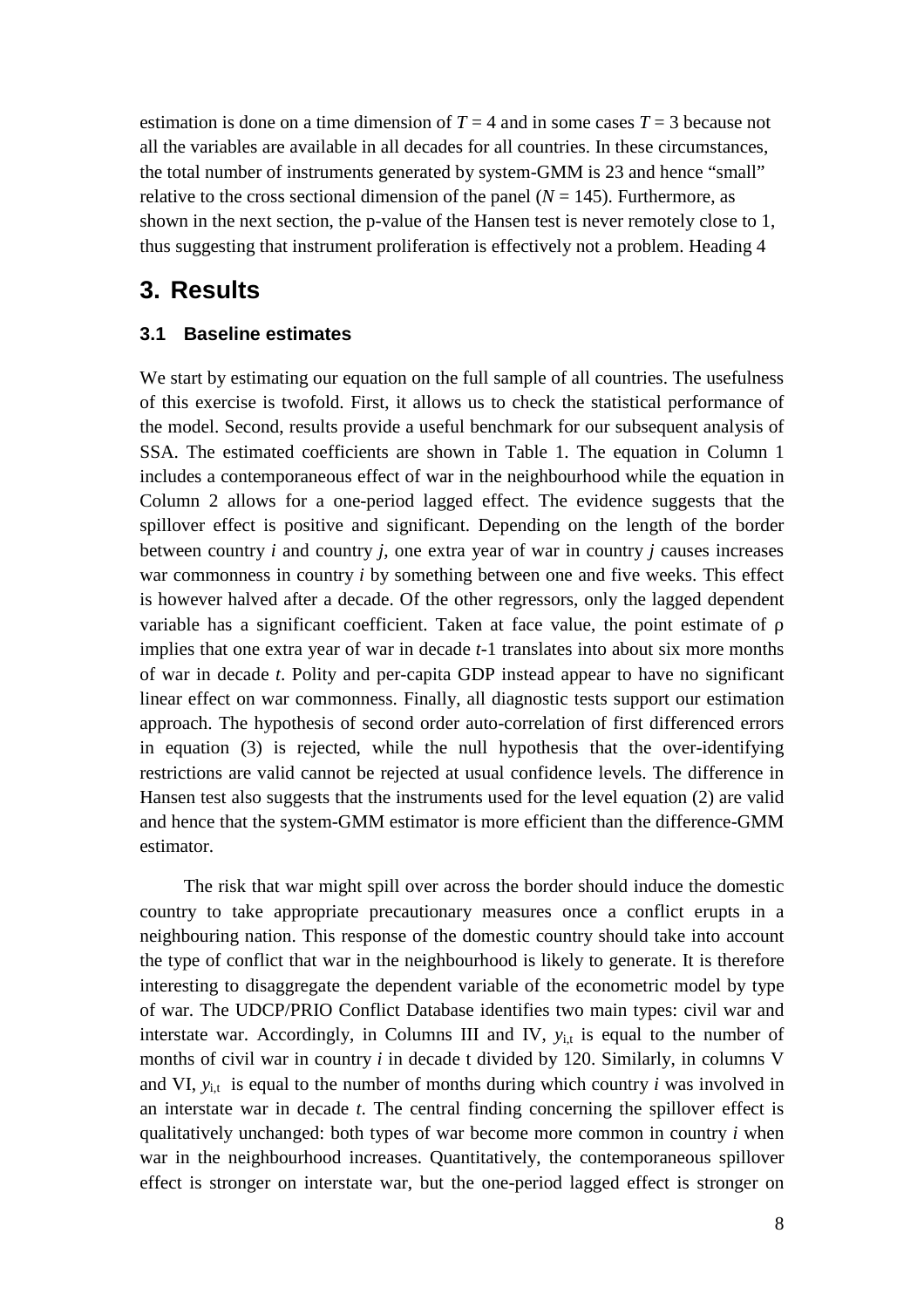civil war. This means that when country  $j$  is at war, the "immediate" risk for country  $i$ is mainly the involvement in an interstate war (possibly because of alliances with/against country *j*) rather than a domestic civil war. However, in the longer term, civil war becomes progressively more likely than interstate war. Finally, the disaggregation between the two types of war might help explain why per-capita GDP appeared to have no significant impact in the regressions of columns I and II. As can be seen, a more advanced stage of economic development makes civil war less common and interstate war more common. Hence, it is possible that when aggregating the two types of war in a single indicator of war commonness, the positive and negative effect of per-capita GDP cancel out, thus yielding a nonsignificant coefficient. The role of democracy, instead, remains rather unclear, as its estimated coefficient is basically insignificant bar one specification.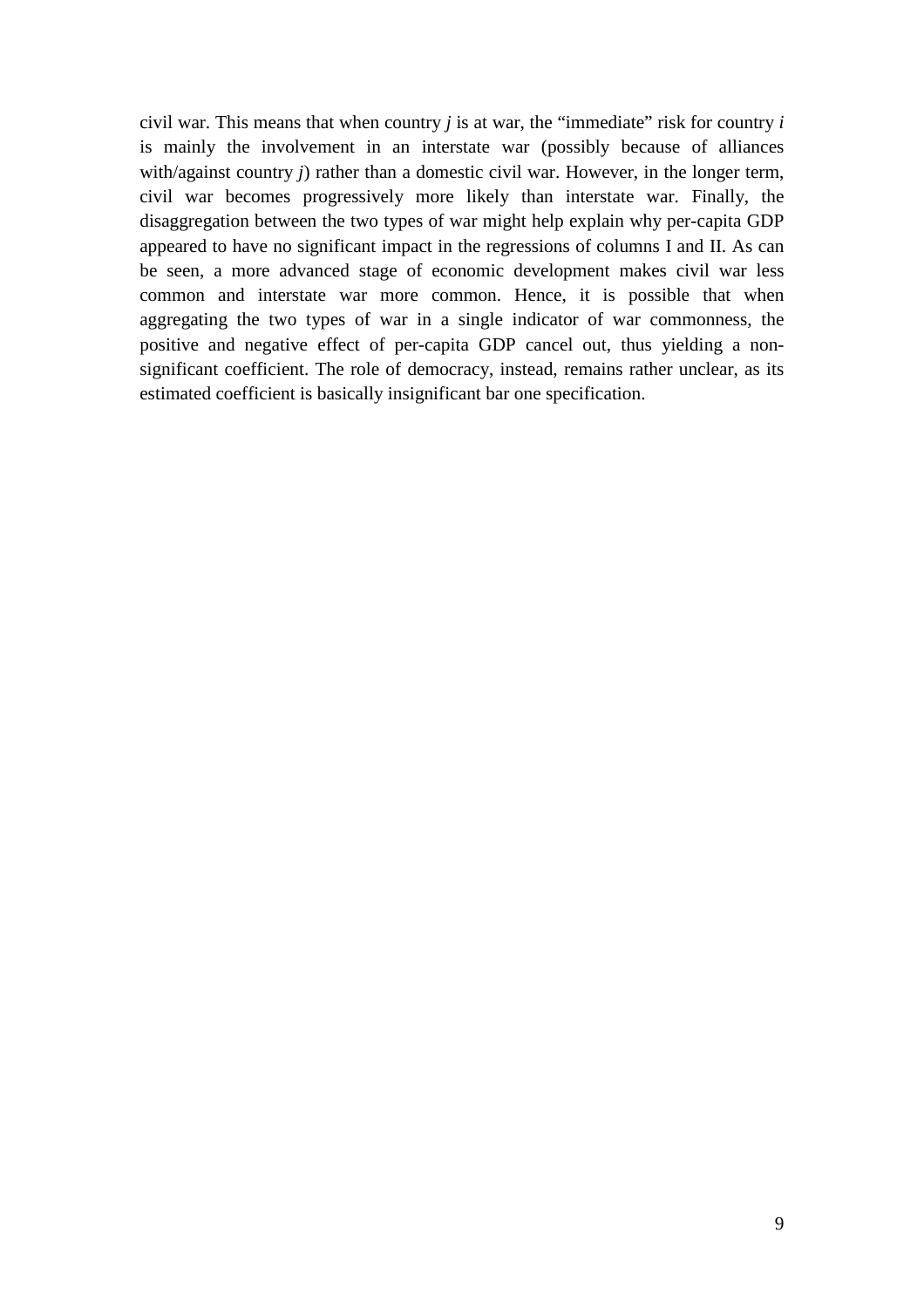#### **Table 1: Spatial model of war with linear specification**

|                      | I                     | $\mathbf{I}$ | III       | IV          | V          | VI         |
|----------------------|-----------------------|--------------|-----------|-------------|------------|------------|
|                      | War: all              | War: all     | War: only | War: only   | War: only  | War: only  |
|                      | types                 | types        | civil war | civil war   | interstate | interstate |
| Lagged war           | .5528***              | $.5770***$   | .5846***  | $.6087***$  | $.2402***$ | $.2619***$ |
| Polity               | .0004                 | $-.0003$     | .0003     | .0007       | .0004***   | .0001      |
| GDP pc $(\log)$      | $-.0060$              | $-.0072$     | $-0127**$ | $-0.0165**$ | .0087***   | $.0063***$ |
| War in neighbourhood | .0859***              | $\ddotsc$    | $.0377**$ | $\ddotsc$   | $.0581***$ | $\ddots$   |
| Lagged war in neigh. | $\dddot{\phantom{0}}$ | .0489**      | $\cdots$  | $.0463**$   | $\ddotsc$  | $.0100***$ |
| <b>Diagnostics</b>   |                       |              |           |             |            |            |
| AR(1)                | $-3.17$               | $-3.16$      | $-3.97$   | $-4.09$     | $-2.17$    | $-2.12$    |
| (p value)            | (0.002)               | (0.002)      | (0.000)   | (0.000)     | (0.030)    | (0.034)    |
| AR(2)                | 0.79                  | 0.72         | 0.04      | $-0.02$     | 1.61       | 1.49       |
| (p value)            | (0.431)               | (0.469)      | (0.964)   | (0.984)     | (0.107)    | (0.137)    |
| Hansen               | 45.30                 | 46.00        | 46.69     | 44.95       | 63.82      | 59.03      |
| (p value)            | (0.418)               | (0.238)      | (0.362)   | (0.272)     | (0.127)    | (0.183)    |
| Diff in Hansen       | 28.73                 | 29.85        | 27.45     | 25.13       | 30.52      | 22.72      |
| (p value)            | (0.479)               | (0.274)      | (0.548)   | (0.512)     | (0.388)    | (0.649)    |
| N. Observations      | 505                   | 505          | 505       | 505         | 505        | 505        |
| N. instruments       | 49                    | 45           | 49        | 45          | 49         | 45         |

Notes: The diagnostics are as follows. AR(1) is the Arellano-Bond test for first order auto-correlation in first differenced errors. AR(2) is the Arellano-Bond test for second order auto-correlation in first differenced errors. Hansen is the test of over-identification restrictions. Difference in Hansen is the tests of exogeneity of instrument subsets. \*\*\*, \*\*, \* denote statistical significance at 1%, 5%, and 10% confidence level respectively.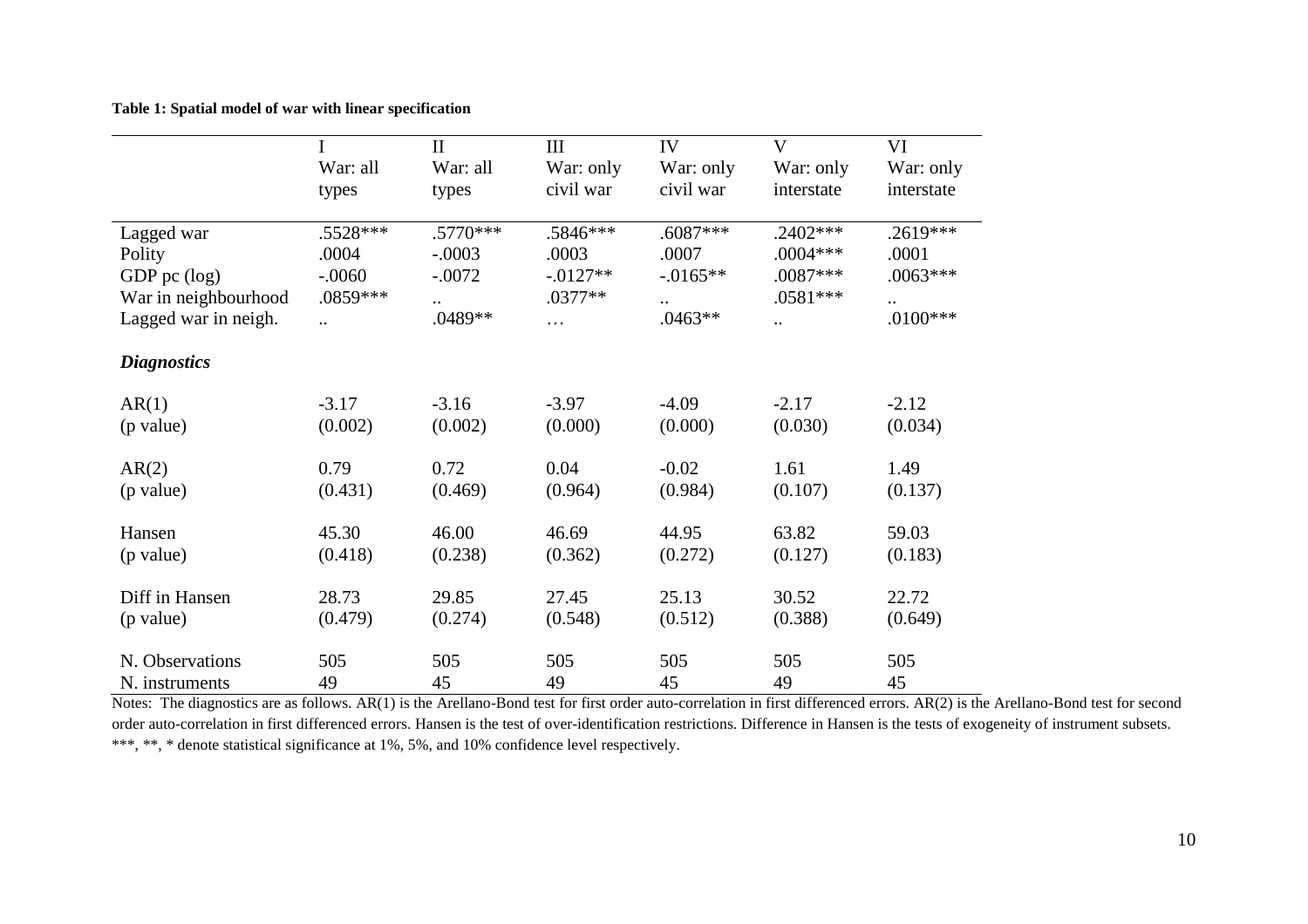To some extent, the problem with interpreting the impact of democracy and per-capita GDP on war commonness may relate to the use of a linear specification. In fact, it can be argued that both variables affect war non-linearly. For instance, democratisation could initially make a country more vulnerable to war and subsequently bring peace once institutions have consolidated. Similarly, economic development increases the opportunity cost of war, but also raises the reward from fighting (and winning) a conflict. It is possible that at initially early stages of development, the opportunity cost falls short of the expected reward, thus implying a positive effect of per-capita income on war. But as per-capita income grows, the opportunity cost rises and the relationship might turn from positive to negative. The linear specification in Table 1 is not suited to pick this type of non-linear effects. If the underlying effect of democracy and/or per-capita GDP on war commonness were non-linear, then the best fit provided by a linear specification is likely to be a horizontal line and the estimated slope coefficients turn out to be insignificant. While democracy and per-capita income are not our primary interest, we need to ensure that the results on the spillover effect are not affected by the way in which these two variables enter the regression model.

Table 2 reproduces the same regressions presented in Table 1, but with the addition of the squared values of democracy and per-capita GDP to the set of regressor. The sign of the estimated coefficients indicate that the relationship between these two variables and war commonness might be an inverted U-shaped; that is, democracy and per-capita GDP initially increase and then decrease war commonness. However, these estimated coefficients do not always pass a zero restriction test. More importantly, the evidence on the spillover effect is qualitatively unaffected by the change in the specification of the vector of regressors. If anything, the marginal effect of war in the neighbourhood seems to be now quantitatively larger. All the statistical tests are also satisfactory. Therefore, for the purpose of our analysis of spillover effects, choosing between a linear and a quadratic form for democracy and polity is not crucial.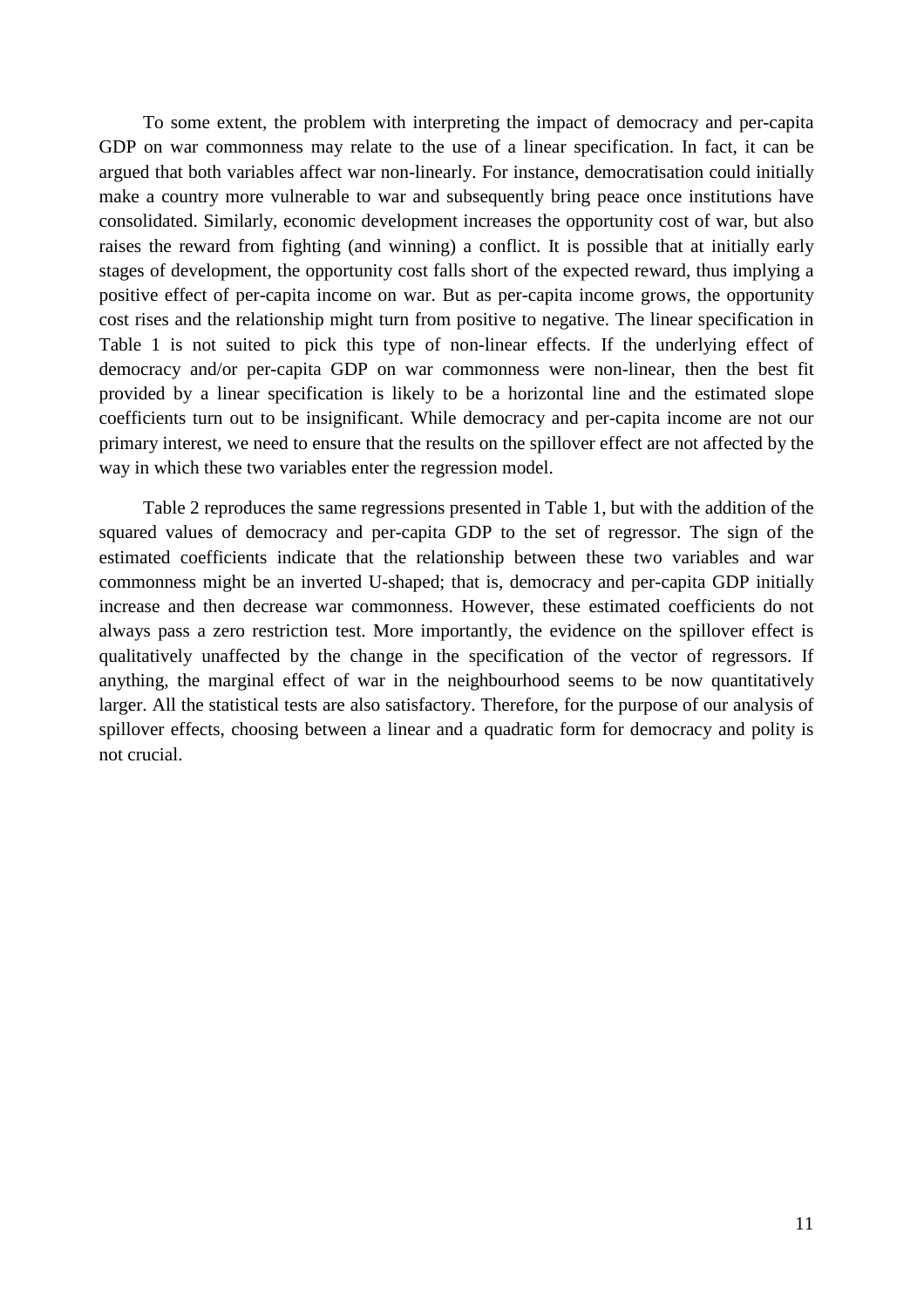|                         |             | П           | Ш                  | IV            | V                    | VI          |
|-------------------------|-------------|-------------|--------------------|---------------|----------------------|-------------|
|                         | War: all    | War: all    | War: only          | War: only     | War: only            | War: only   |
|                         | types       | types       | civil war          | civil war     | interstate           | interstate  |
| Lagged war              | $.5110***$  | $.5175***$  | $.5544***$         | .5496         | $.2286***$           | $.2519***$  |
| Polity                  | .0004       | .0004       | $-.0001$           | .0003         | $.0005***$           | $.0003***$  |
| Polity squared          | $-.0011***$ | $-.0012***$ | $-.0008***$        | $-.0008***$   | $-.0001***$          | $-.0001***$ |
| GDP pc $(log)$          | $.1370**$   | .0923       | .0284              | .0301         | $.0551***$           | $.0474***$  |
| GDP pc squared (log)    | $-.0080**$  | $-.0056$    | $-.0019$           | $-.0021$      | $-.0032***$          | $-.0029***$ |
| War in<br>neighbourhood | $.1080***$  | $\cdot$ .   | $.0515***$         | $\cdot \cdot$ | $.0625***$           | $\ddotsc$   |
| Lagged war in neigh.    | $\ddotsc$   | $.0880***$  | $\cdot \cdot$      | $.0875***$    | $\ddot{\phantom{0}}$ | $.0106***$  |
|                         |             |             | <b>Diagnostics</b> |               |                      |             |

**Table 2**: Spatial model of war with non-linear specification

| AR(1)          | $-3.27$ | $-3.24$ | $-3.97$ | $-3.96$ | $-2.17$ | $-2.11$ |
|----------------|---------|---------|---------|---------|---------|---------|
|                | (0.001) | (0.001) | (0.000) | (0.000) | (0.030) | (0.035) |
| AR(2)          | 0.70    | 0.61    | $-0.06$ | $-0.16$ | 1.65    | 1.50    |
|                | (0.481) | (0.542) | (0.955) | (0.870) | (0.101) | (0.134) |
| Hansen         | 70.92   | 72.70   | 63.50   | 70.15   | 88.08   | 69.50   |
|                | (0.381) | (0.213) | (0.632) | (0.279) | (0.151) | (0.298) |
| Diff in Hansen | 49.83   | 45.93   | 41.21   | 39.06   | 56.25   | 42.36   |
|                | (0.287) | (0.313) | (0.633) | (0.601) | (0.121) | (0.456) |
| Obs            | 505     | 505     | 505     | 505     | 505     | 505     |
| N. instruments | 75      | 41      | 75      | 71      | 75      | 71      |

Notes: The diagnostics are as follows. AR(1) is the Arellano-Bond test for first order auto-correlation in first differenced errors. AR(2) is the Arellano-Bond test for second order auto-correlation in first differenced errors. Hansen is the test of over-identification restrictions. Difference in Hansen is the tests of exogeneity of instrument subsets. \*\*\*, \*\*, \* denote statistical significance at 1%, 5%, and 10% confidence level respectively.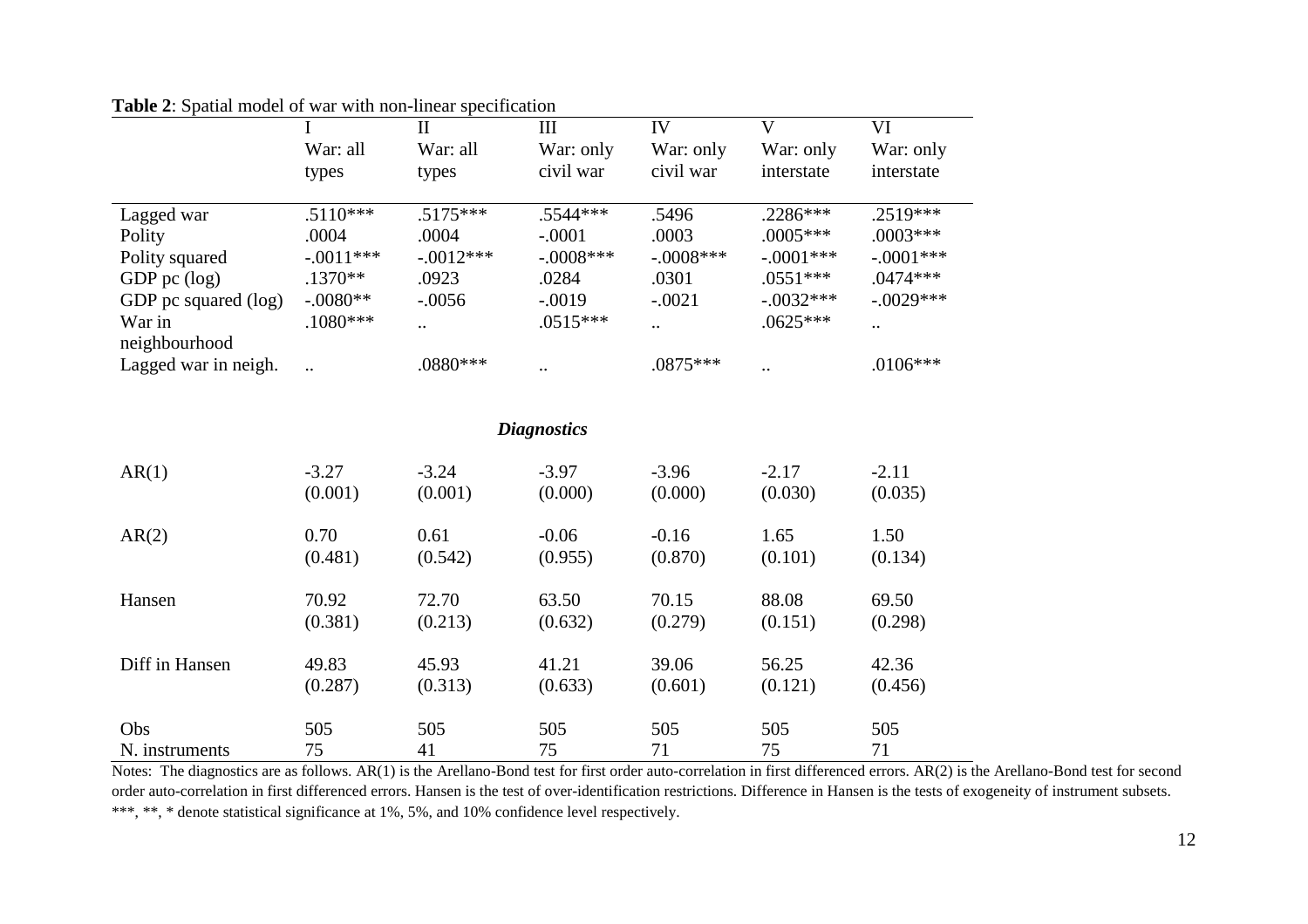#### **3.2 Sub-Saharan Africa (SSA) vs. rest of the emerging and developing world (RoDW)**

We now estimate the model separately on the sample of SSA countries.<sup>[8](#page-14-0)</sup> As a further comparison, we also present estimates for the group of non-SSA developing and emerging economies (as listed in the IMF World Economic Outlook). Results are summarised in Table 3 (contemporaneous spillover effect, *i.e*. *k* = 0) and Table 4 (one-period lagged spillover effect, *i.e.*  $k = 1$ ). The information in these two tables are organised as follows. The top half (panel A) reports the estimated coefficients of the neighbourhood variable  $\bar{y}$  for the SSA sample. The first row refers to specifications where democracy and per-capita GDP are entered linearly; the second row instead refers to the specification with squared values. Each specification is estimated using three different definitions of war commonness: (i) all types of war, (ii) only civil wars, and (iii) only interstate wars. The bottom half of the table (panel B) is similarly organised, with the difference that coefficients are estimated for the group of RoDW countries. The estimated coefficients of the other regressors in the model are reported in the Appendix for the SSA sample with the linear specification. All the other results can be obtained from the authors upon request.

Starting with Table 3, our model suggests that there is a significant contemporaneous spillover effect in SSA, but this is about half the size of the spillover effect in the RoDW group. In quantitative terms, one extra year of war in the neighbourhood of a generic SSA country increases war commonness in that SSA country by less than one to up to three weeks (depending on the length of the border between the neighbour country at war and the SSA country). In the RoDW, the spillover effect associated with one extra year of war in a neighbourhood country amounts to anything between one week and five weeks (again, depending on the length of the border shared between the domestic country and its neighbour). In fact, the RoDW spillover effect is of the same magnitude as the one estimated from the full sample of all countries (see Table 1, column I). The disaggregation by type of war however provides some important qualifications. When restricting attention to civil wars, the spillover effect in SSA is considerably stronger than in the RoDW. In fact, it seems that in SSA, the extent to which war in the neighbourhood increases domestic country's involvement in an interstate war is small and possibly even statistically insignificant (in the quadratic specification). The opposite instead is true for the RoDW group, where the spillover effect on civil wars is comparatively small.

 $\overline{a}$ 

<span id="page-14-0"></span><sup>&</sup>lt;sup>8</sup> Countries outside SSA are still included in the definition of neighbourhood if they share a land border with a SSA country.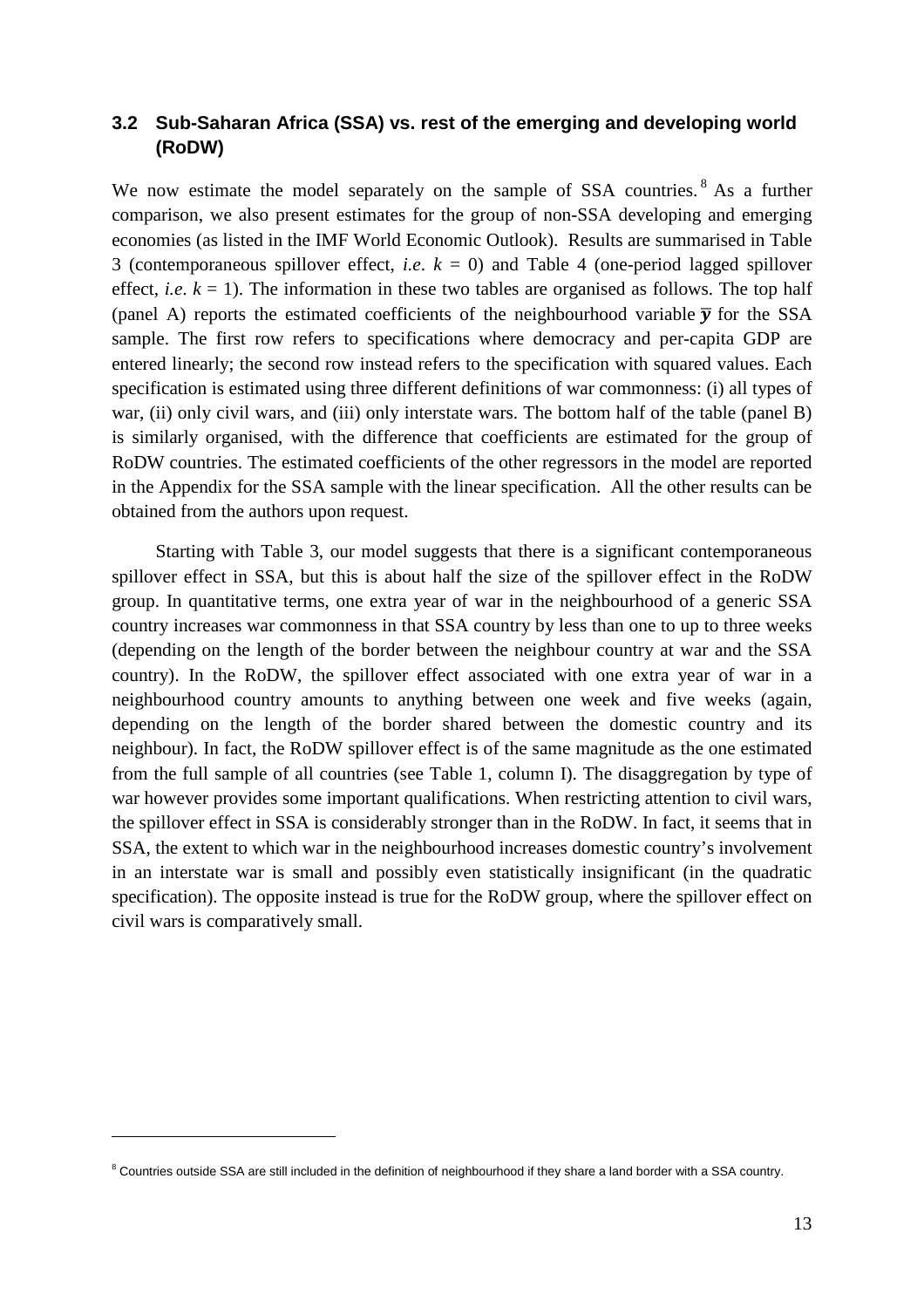#### **Table 3: Contemporaneous Effect of War in the Neighborhood**

|                          | Type of war in country i |            |                 |
|--------------------------|--------------------------|------------|-----------------|
|                          | All types                | Civil only | Interstate only |
| War in the Neighbourhood |                          |            |                 |
| Linear specification     | $.0421***$               | $.0436***$ | $.0062***$      |
| Quadratic specification  | $.0493***$               | $.0352***$ | .0010           |
| No. of Obs.              | 174                      |            |                 |
| No. of countries         | 44                       |            |                 |

#### *Panel A: Sample of Sub-Saharan African Countries*

#### *Panel B: Sample of non-Sub-Saharan African Developing Countries*

|                          | Type of war in domestic country |            |                 |
|--------------------------|---------------------------------|------------|-----------------|
|                          | All types                       | Civil only | Interstate only |
| War in the Neighbourhood |                                 |            |                 |
| Linear specification     | $.0855***$                      | $-.0018$   | .0949***        |
| Quadratic specification  | $.1145***$                      | $.0145**$  | $.0895***$      |
| No. of Obs.              | 231                             |            |                 |
| No. of countries         | 59                              |            |                 |

Notes: The table report the estimated coefficient δ (war in the neighbourhood) for different specifications of the spatial regression. Estimates of the other coefficients are available in the Appendix (linear specification, sample of Sub-Saharan countries) or upon request. In both panels \*\*\*,\*\* and \* denote statistical significance at the 1, 5% and 10% levels of significance respectively.

Turning to Table 4, it seems that the spillover effect is more persistent in the RoDW than in SSA. In fact, after one decade, the increase in domestic war commonness associated with an extra year of war in the neighbourhood is almost halved in SSA, while it stays practically the same in the RoDW. Importantly, the lagged spillover effect in the RoDW is stronger than in SSA independently from the type of war.<sup>[9](#page-15-0)</sup> Finally, in the RoDW the lagged effect is stronger for civil wars than for interstate wars. That is, it appears that in the RoDW, war in the neighbourhood is initially likely to push the domestic country towards interstate war, but as time goes by this involvement in interstate war translates into greater commonness of domestic civil war.

 $\overline{a}$ 

<span id="page-15-0"></span><sup>&</sup>lt;sup>9</sup> In fact, the coefficient estimated for the SSA sample is even negative, meaning that more war in the neighbourhood would marginally reduce country *i*'s involvement in an interstate war. While this is certainly a fascinating interpretation that would deserve more attention in future work, we stress that for practical purposes the coefficient is very close to zero.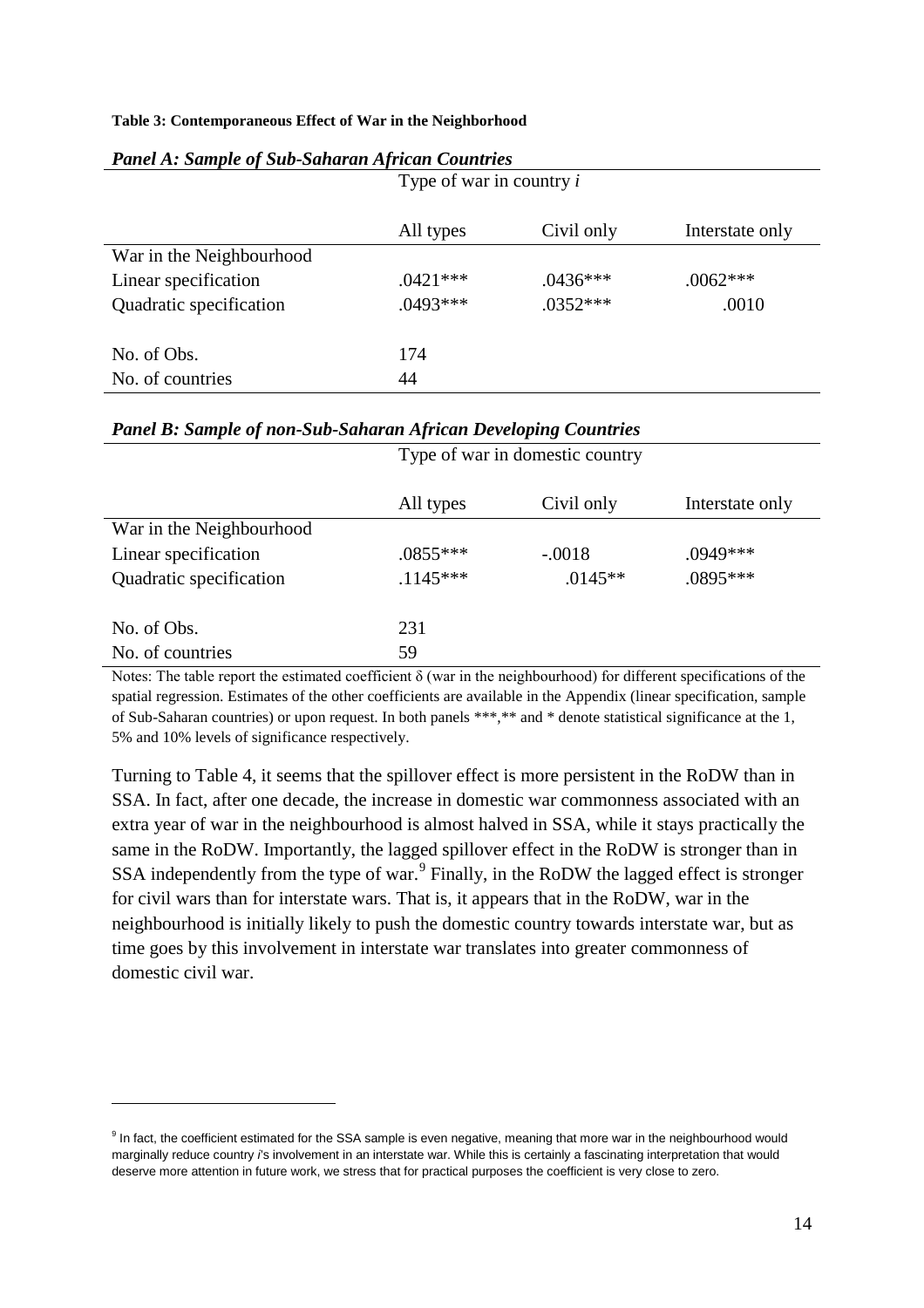#### **Table 4:** Lagged Effect of War in the Neighborhood

|                         |            | Type of war in domestic country |                 |
|-------------------------|------------|---------------------------------|-----------------|
|                         | All types  | Civil only                      | Interstate only |
| War in the Neighborhood |            |                                 |                 |
| Linear specification    | $.0241***$ | $.0261***$                      | $-.0034***$     |
| Quadratic specification | $.0385***$ | $.0160**$                       | $-.0030***$     |
| No. of Obs.             |            | 174                             |                 |
| No. of countries        |            | 44                              |                 |

| <b>Panel A: Sample of Sub-Saharan African Countries</b> |  |  |
|---------------------------------------------------------|--|--|
|---------------------------------------------------------|--|--|

|                         | <b>Panel B: Sample of non-Sub-Saharan African Developing Countries</b> |            |                 |  |  |
|-------------------------|------------------------------------------------------------------------|------------|-----------------|--|--|
|                         | Type of war in domestic country                                        |            |                 |  |  |
|                         | All types                                                              | Civil only | Interstate only |  |  |
| War in the Neighborhood |                                                                        |            |                 |  |  |
| Linear specification    | $.0871***$                                                             | $.0897***$ | $.0198***$      |  |  |
| Quadratic specification | $.1062***$                                                             | $.0985***$ | $.0195***$      |  |  |
|                         |                                                                        |            |                 |  |  |
| No. of Obs.             |                                                                        | 231        |                 |  |  |
| No. of countries        |                                                                        | 59         |                 |  |  |
|                         |                                                                        |            |                 |  |  |

Notes: The table report the estimated coefficient  $\delta$  (war in the neighborhood) for different specifications of the spatial regression. Estimates of the other coefficients are available in the Appendix (linear specification, sample of Sub-Saharan countries) or upon request. In both panels \*\*\*,\*\* and \* denote statistical significance at the 1, 5% and 10% levels of significance respectively.

## **4. Discussion and conclusions**

Our estimates suggest that the war spillover effect in the rest of the developing and emerging world is stronger and more persistent over time than in SSA. Disaggregation of war by type, however, reveals a more complicated picture and the key differences between the two groups of countries can be summarised as follows:

When restricting attention to the commonness of civil wars, the contemporaneous spillover effect is stronger in SSA than in the RoDW. However, in SSA the strength of this spillover effect diminishes quite significantly over time, so that at a one-period lag the spillover effect on civil war is stronger in RoDW than in SSA.

In SSA, there is little evidence of war in the neighbourhood causing a greater involvement of the domestic country in an interstate war. In fact, the contemporaneous spillover effect on interstate war is positive and significant, but quantitatively very low. After a decade, this spillover effect turns negative, but very close to zero. In the RoDW instead, most of the contemporaneous spillover effect relates to interstate war. This is however not persistent over time, so that after one decade, most of the largest spillover effects in the RoDW centres on civil wars.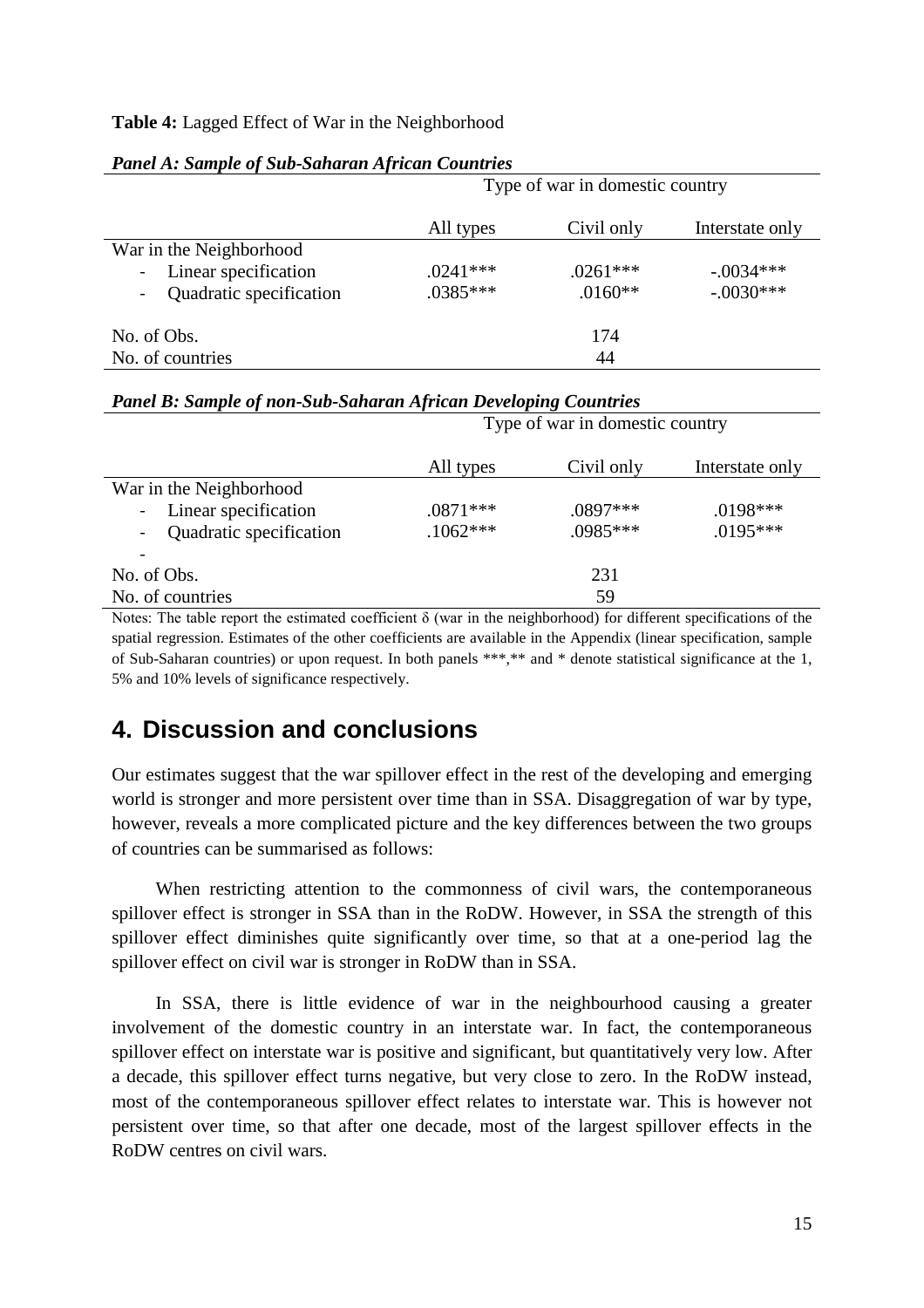Putting these findings together, the story of war contagion in SSA seems to go as follows. When war in neighbourhood countries becomes more common (*e.g*. more war onsets and/or longer duration of existing wars), then war in the domestic country also becomes more common. Quantitatively, if all neighbourhood countries of the SSA spent one extra year at war (of any type) in a given decade, then the domestic SSA countries would experience an extra three weeks of war, most likely civil war, within the same decade. This effect does however, dissipate over time. For instance, after one decade the extra time of war in the domestic country is reduced to one or possibly two weeks for every additional year of war in the neighbourhood. As well, we note that the impact on neighbourhood war on the domestic country in the SSA falls mainly in the sphere of civil war. War in the neighbourhood is unlikely to cause the domestic SSA country to become involved in more interstate conflict. In fact, in due course (*i.e*. the lagged neighbourhood war effect), being surrounded by neighbours at war might actually shield the domestic country from interstate conflict.

The reasons behind this bifurcated effect of civil and interstate war deserves further consideration, especially considering that the effect for the RoDW is similar in direction between the two spheres of war (though the magnitudes differ markedly). As previously noted, the African continent is replete with colonial era borders that paid scant attention to ethnicities. This leads to wars in the neighbourhood, especially civil wars linked to ethnicity to spill over to a domestic country that has ethnic links with the country in which the conflict broke out. Bosker and de Ree (2010) note that this is a more likely outcome for countries in Africa compared to the rest of the world (with the exception of some Asian countries). These ethnically linked conflicts then draw in their ethnic brethren across borders, but in the form of raising ethnic-linked grievances that cause civil strife in the domestic country rather than leading to an outright war between governments across international borders. This study is however focussed on the relationship and nature of conflict spillover in the SSA, and does not enter into a detailed investigation of the causes of conflict spillover in the SSA, which is subject to future research.

Having established that every year of war in the neighbourhood extends domestic war by three weeks over the space of a decade, it is pertinent to ask whether this is, or indeed should be of concern to policymakers. We argue in the affirmative, even if the direct matter of concern is not days of war (which is a symptom) but instead the spread of war (the genesis of direct concern). More than the exact number of extra weeks of war, what seems to matter here is that war is indeed contagious. If policymakers were to neglect the risk of contagion, then war could potentially spread faster and, possibly, the rate of contagion itself would increase. In other words, without interventions aimed at preventing the transmission of conflict across borders, the very mechanisms that are responsible for this transmission might grow stronger and hence cause the spillover effect to strengthen over time. As previously noted, in the SSA region, these transmission mechanisms are likely to operate via ethnic linkages and the movement of refugees.

To this purpose, domestic governments, in cooperation with the international community (and the United Nations High Commission for Refugees), should deploy security and monitoring personnel to refugee hosting areas to assess the risk of camps losing their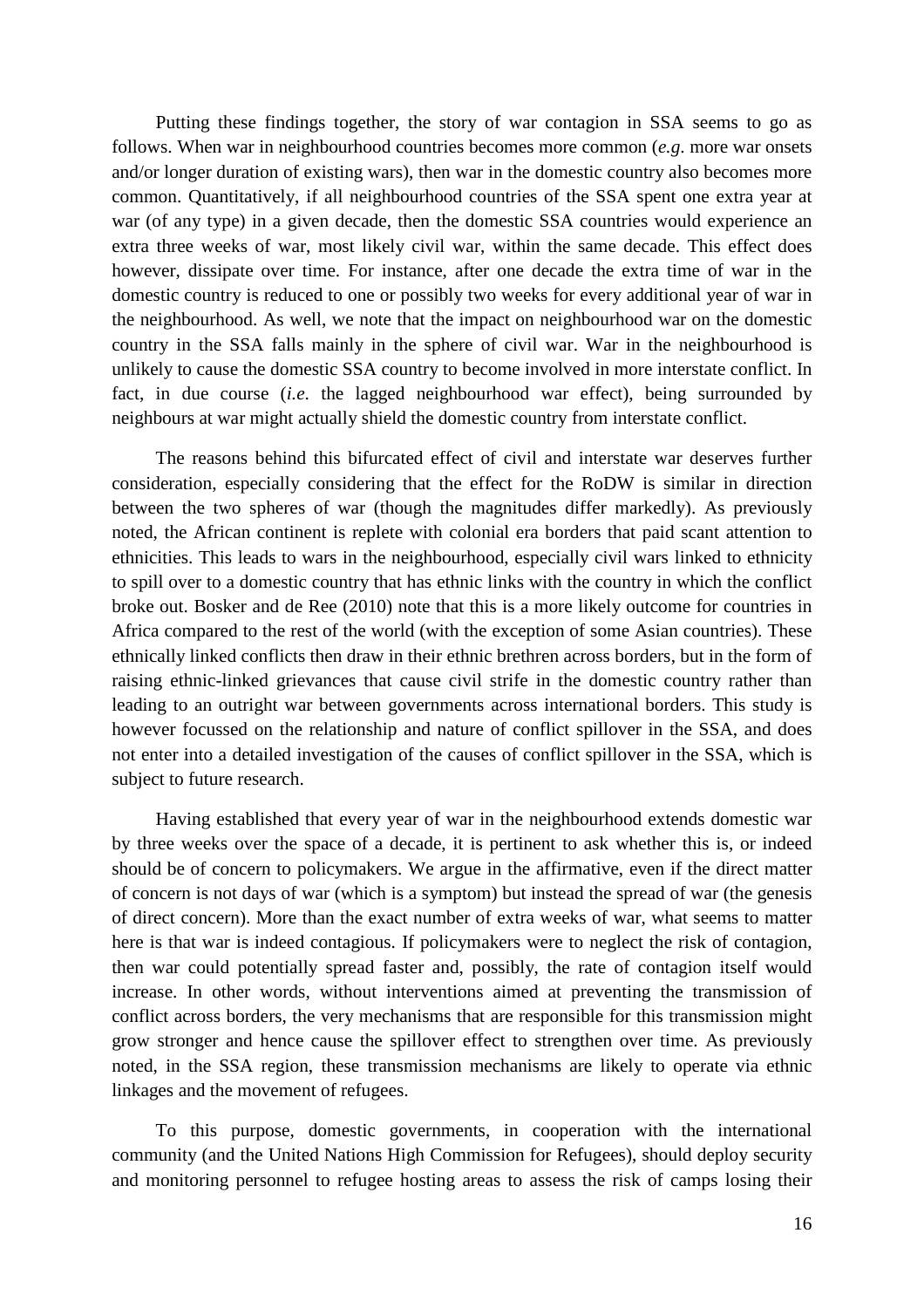humanitarian character. Furthermore, camps should be set up as distant as possible from the borders, with the presence of military protections officers, and organised in such way to limit their population density and overall size. Encouraging the integration of refugees among domestic country citizens might also help militarisation by increasing the cost of using violence. In turn, integration might be facilitated by placing refugee camps in urban and rural settings rather than in isolated areas.

Finally, when a country gets involved in a war, the other countries in the region should take a pro-active role in peace-keeping and peace-making. This can be achieved through the mandate of existing regional economic communities (REC). In fact, while originally born to foster intra-regional trade, some of these RECs, especially in Africa, now aim at fostering cooperation in a variety of areas, including diplomacy. In a few cases (*e.g*. Central African Republic), these REC have played an active role in peace-keeping. With the support of the international community, this role can be strengthened and extended, thus creating the basis for a regional response to the risk of regional conflict spillovers.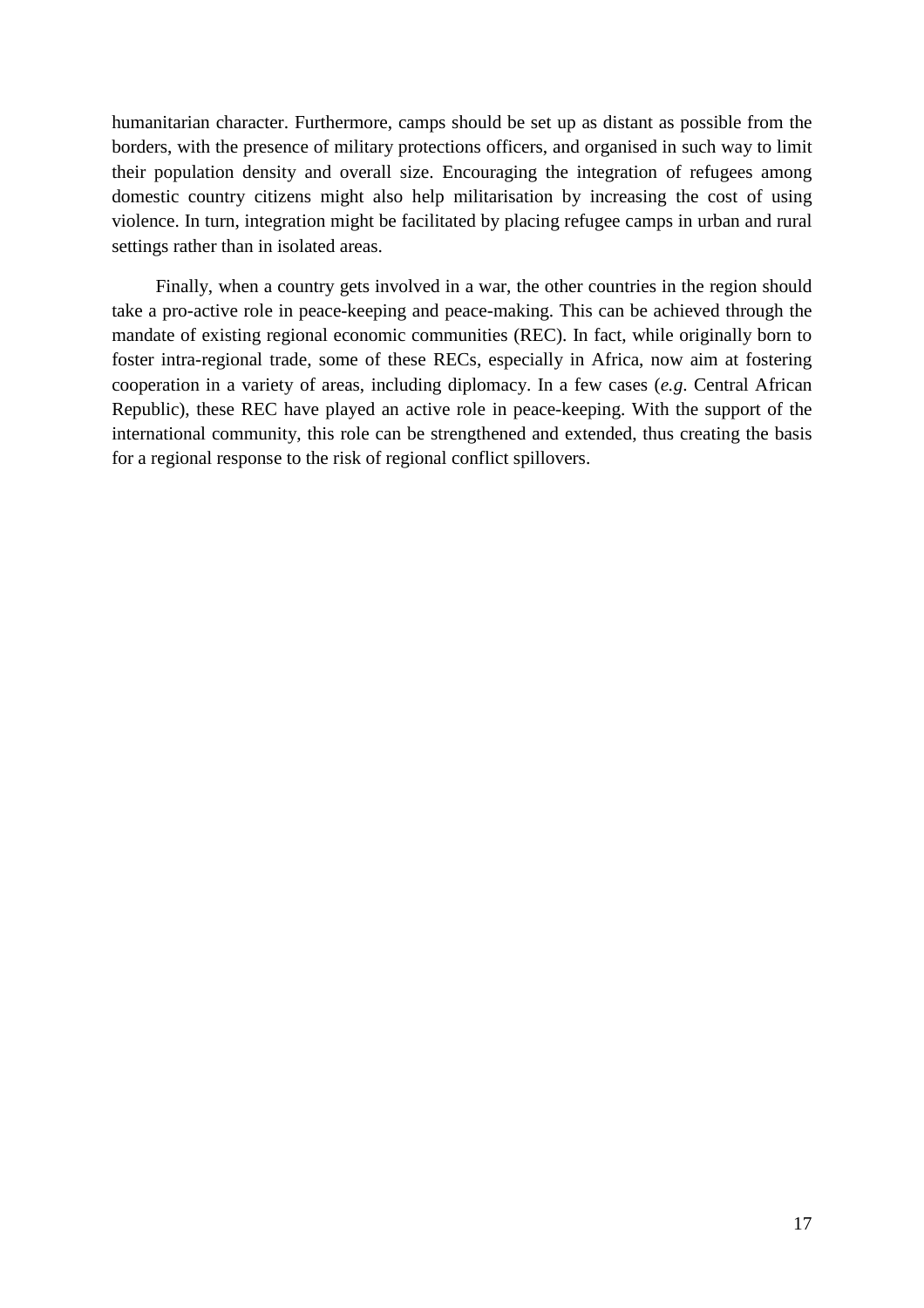### **Acknowledgements**

We gratefully acknowledge comments from participants in the Australian Society for Quantitative Political Science (Sydney, 9-10 December 2013) and seminars at Griffith University. Chris Ambrey provided excellent research assistance. The usual caveats apply.

## **References**

- Alesina, A., Easterly W. and Matuszeski J. (2006) 'Artificial States', *Journal of the European Economic Association*, 9: 246-277.
- Anderson, T. and Hsiao C. (1982) 'Formulation and Estimation of Dynamic Models Using Panel Data', *Journal of Econometrics*, 18: 47-82.
- Arellano, M. and Bond S. (1991) 'Some Tests of Specification for Panel Data: Monte Carlo Evidence and an Application to Employment Equations', *Review of Economic Studies*, 58: 277-297.
- Arellano, M. and Bover O. (1995) 'Another Look at the Instrumental Variable Estimation of Error-components Models', *Journal of Econometrics*, 68: 29-51.
- Blattman, C. and Miguel E. (2010) 'Civil War', *Journal of Economic Literature*, 48: 3-57.
- Blundell, R. and Bond S. (1998) 'Initial Conditions and Moment Restrictions in Dynamic Panel Data Models', *Journal of Econometrics*, 87: 115-143.
- Bodea, C. and Elbadawi I. (2008) 'Political violence and underdevelopment'. Journal of African Economies, 17, 50-96.
- Bosker, M and de Ree J. (2010) 'Ethnicity and the Spread of Civil War', CEPR Discussion Paper No. DP8055.
- Braithwaite, A. (2005). 'Location, Location, Location: Identifying Conflict Hot Spots', International Interactions 31(4): 251-272.
- Braithwaite, A. (2010) 'Resisting Infection: How State Capacity Conditions Conflict Contagion', *Journal of Peace Research*, 47: 311-319.
- Buhaug, H. and Gleditsch K.S. (2008) 'Contagion or Confusion? Why Conflicts Cluster In Space', *International Studies Quarterly*, 52: 215-233.
- Carmignani, F and Chowdhury A. (2012) 'The Geographical Dimension of the Development Effects of Natural Resources', *Environment and Resource Economics*, 52: 479-498.
- Cizek, P., Jacobs, J., Ligthart J. and Vrijburg H. (2011) 'GMM Estimation of Fixed Effects Dynamic Panel Data Models with Spatial Lag and Spatial Errors', Tilburg University, Center For University Research Discussion Paper No. 2011-134.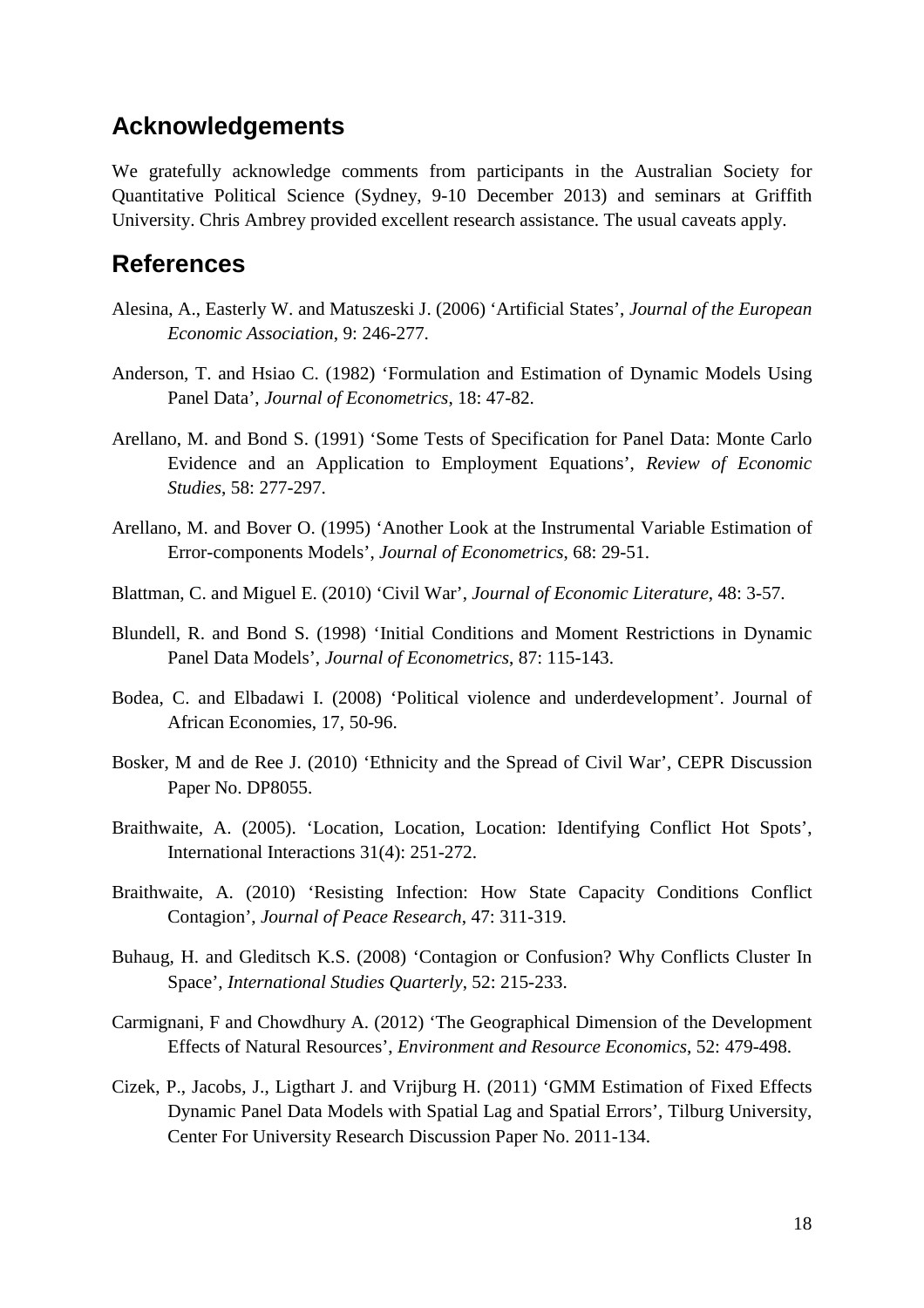- Collier, P. and Duponchel M. (2013) 'The Economic Legacy of Civil War: Firm-level Evidence from Sierra Leone', *Journal of Conflict Resolution*, 57: 57-65.
- De Groot, O.J. (2011) 'Culture, Contiguity and conflict: On the Measurement of Ethnolonguistic Effects in Spatial Spillovers', *Journal of Development Studies*, 47: 436-454.
- Elhorst, J.P. (2005) 'Unconditional Maximum Likelihood Estimation of Linear and Loglinear Dynamic Models for Spatial Panels', *Geographic Analysis*, 37: 85-106.
- Elhorst, J.P. (2010) 'Dynamic Panel with Endogenous Interaction Effects when T is Small', *Regional Science and Urban Economics*, 40: 272-282.
- Englbert, P., Tarango S. and Carter M. (2007) 'Dismemberment and Suffocation: A Contribution to the Debate on African Boundaries', *Comparative Political Studies*, 35, 1093-118.
- Fearon, J.D. and Laitin D.D. (2003) 'Ethnicity, Insurgency and Civil War', *American Political Science Review*, 97 (1): 75-90.
- Gberie, L (2005) 'A Dirty War in West Africa: The RUF and the Destruction of Sierra Leone'. *Bloomington: Indiana University Press*.
- Gleditsch, K.S. (2007) 'Transnational Dimension of Civil War', *Journal of Peace Research*, 44: 293-309.
- Gleditsch, N.P., Wallensteen, P., Eriksson, M., Sollenberg, M. and Strand H. (2002) 'Armed Conflict 1946-2011: A New Dataset', *Journal of Peace Research*, 39: 615-637.
- Gyimah-Brempong, K and Corely M. (2005) 'Civil Wars and Economic Growth in Sub-Saharan Africa', *Journal of African Economies*, 14: 270-311.
- Hegre, H. and Sambanis N. (2006) 'Sensitivity Analysis of Empirical Results on Civil War Onset', *Journal of Conflict Resolution*, 50: 508-535.
- Hegre, H., Ellingsen, T., Gates, S. and Gleditsch, N. (2001) 'Toward a Democratic Civil Peace? Democracy, Political Change, and Civil War, 1816-1992', *American Political Science Review*, 95: 33-48.
- Kathman, J. (2010) 'Civil War Contagion and Neighboring Interventions', *International Studies Quarterly*, 54: 989-1012.
- Kathman, J. (2011) 'Civil War Diffusion and Regional Motivations for Intervention', *Journal of Conflict Resolution*, 55: 847-876.
- Korniotis, G.M. (2010) 'Estimating Panel Models with Internal and External Habit Formation, *Journal of Business and Economic Statistics*, 28 (1): 145-158.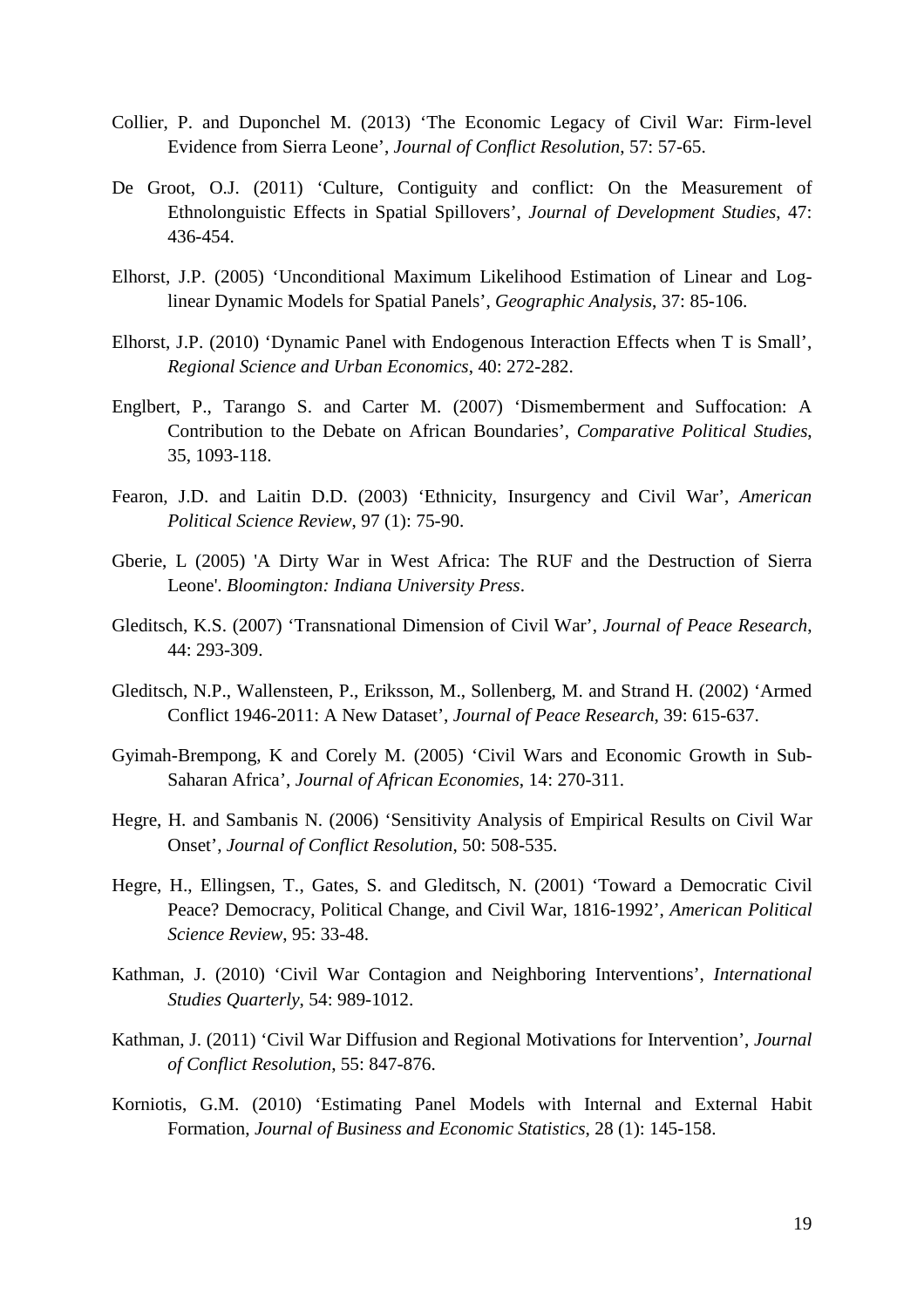- Kukenova, M. and Monteira J.A. (2009) 'Spatial Dynamic Panel Data Model and System GMM: A Monte Carlo Investigation,<http://ideas.repec.org/p/pra/mprapa/11569.html>
- Lee, L. and Yu J. (2010) 'Some Recent Developments in Spatial Panel Data Models', *Regional Science and Urban Economics*, 40: 255-271.
- Michalopoulos, S. and Papaioannou E. (2012) 'Pre-colonial Ethnic Institutions and Contemporary African Development', *Econometrica*, 81 (1):113-152.
- Prunier, G. (2009) *Africa's World War: Congo, the Rwandan Genocide, and the Making of a Continental Catastrophe*. Oxford: Oxford University Press.
- Roodman, D. (2009) 'A Note on the Theme of too Many Instruments', *Oxford Bulletin of Economics and Statistics*, 71: 135-158.
- Salehyan, I. and Gleditsch K.S. (2006) 'Refugees and the Spread of Civil War', *International Organization*, 60: 335-366.
- Serneels, P. and Verpoorten M. (2013) 'The Impact of Armed Conflict on Economic Performance: Evidence from Rwanda', *Journal of Conflict Resolution*, DOI:10.1177/0022002713515409
- Skaperdas, S. (2011) 'The Costs of Organized Violence: A Review of the Evidence', *Economics of Governance*, 12: 1-23.
- Sambanis, N. (2001) 'Do Ethnic and Non-ethnic Civil Wars Have the Same Causes ? A Theoretical and Empirical inquiry (Part 1)', *Journal of Conflict Resolution*, 45: 259- 82.
- Vines, A. (2013) 'Renamo's Rise and Decline: The Politics of Reintegration in Mozambique', *International Peacekeeping*, 20 (3): 375-393.
- Ward, M.D. and Gleditsch K.S. (2002) 'Location, Location, Location: An MCMC Approach to Modelling the Spatial Context of War and Peace', *Political Analysis*, 10 (3): 244- 260.
- Yu, J., de Jong, R. and Lee, L. (2008) 'Quasi-maximum Likelihood Estimators for Spatial Dynamic Panel Data with Fixed Effects when both *n* and *T* are Large', *Journal of Econometrics*, 146: 118-134.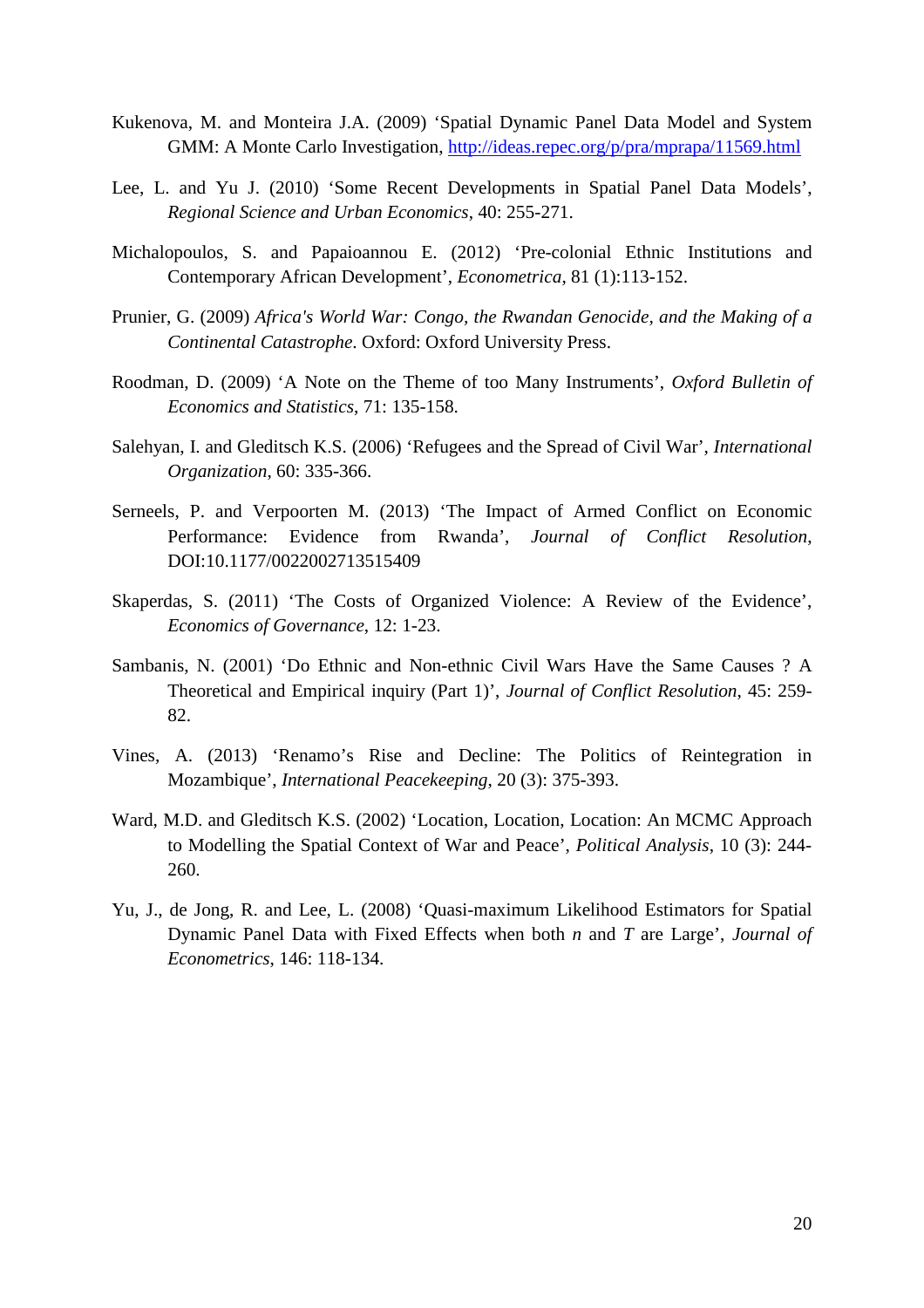## **Appendix**

**Table A1: Variables description, sources and summary statistics**

| Variable name                 | <b>Definition</b>                                                                                                                                                                                                                                                                            | <b>Source</b>                                                                                          | <b>Mean</b><br>(full<br>sample) | <b>Mean</b><br>(SSA) | Std dev.<br>(full<br>sample) | Std dev.<br>(SSA) |
|-------------------------------|----------------------------------------------------------------------------------------------------------------------------------------------------------------------------------------------------------------------------------------------------------------------------------------------|--------------------------------------------------------------------------------------------------------|---------------------------------|----------------------|------------------------------|-------------------|
| War (all types)               | Commonness of war in the domestic country $i$ .<br>It is defined as the number of months that<br>country <i>i</i> spent at war during decade <i>t</i> divided<br>by 120 (or the total number of months in<br>decade $t$ during which the country was in<br>existence)                        | Authors' calculations from<br>data in UDCP/PRIO<br><b>Conflict Database</b><br>(Gledistch et al. 2002) | .127                            | .136                 | .309                         | .294              |
| War (civil war)<br>only)      | Commonness of civil war in the domestic<br>country <i>i</i> . It is defined as the number of months<br>that country <i>i</i> spent at civil war during decade <i>t</i><br>divided by 120 (or the total number of months)<br>in decade <i>t</i> during which the country was in<br>existence) | Authors' calculations from<br>data in UDCP/PRIO<br><b>Conflict Database</b><br>(Gledistch et al. 2002) | .109                            | .117                 | .281                         | .276              |
| War (interstate)<br>war only) | Commonness of civil war in the domestic<br>country $i$ . It is defined as the number of months<br>that country <i>i</i> spent in interstate war during<br>decade <i>t</i> divided by 120 (or the total number of<br>months in decade <i>t</i> during which the country                       | Authors' calculations from<br>data in UDCP/PRIO<br><b>Conflict Database</b><br>(Gledistch et al. 2002) | .017                            | .019                 | .086                         | .097              |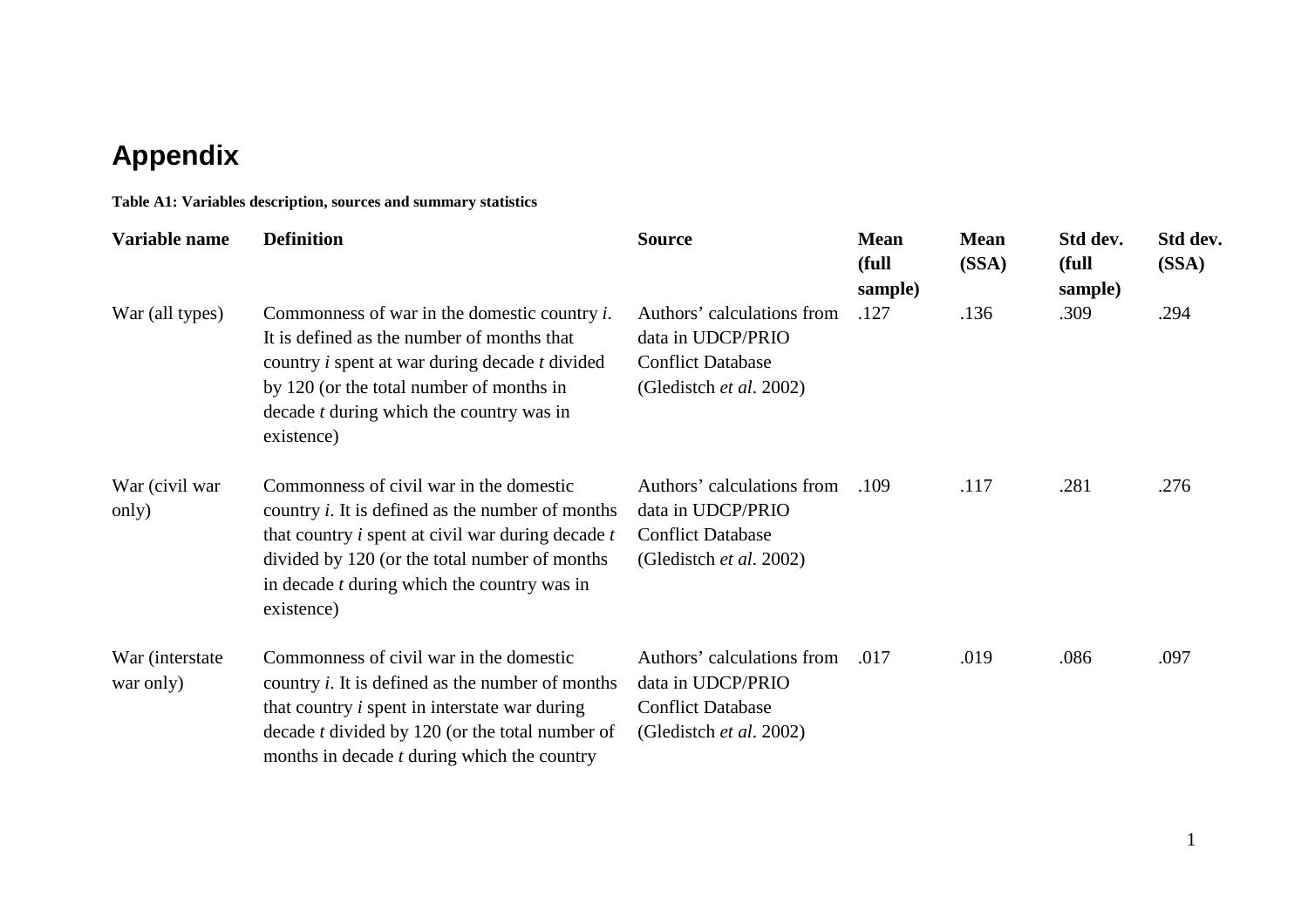was in existence)

| War in the<br>neighbourhood | Commonness of war in the neighbourhood of<br>country <i>i</i> . Weighted average of war<br>commonness in all the countries that share a<br>land border with country <i>i</i> . For each neighbour<br>$j$ , the weight is set equal to the length of the<br>land border between $i$ and $j$ , divided by the total<br>land border of country <i>i</i> . | Authors' calculations from<br>data in UDCP/PRIO<br><b>Conflict Database</b><br>(Gledistch <i>et al.</i> 2002) | .159 | .183     | .267  | .268  |
|-----------------------------|--------------------------------------------------------------------------------------------------------------------------------------------------------------------------------------------------------------------------------------------------------------------------------------------------------------------------------------------------------|---------------------------------------------------------------------------------------------------------------|------|----------|-------|-------|
| Polity                      | Value of the polity index at the start of each<br>decade. The index is defined on a scale from -<br>10 (perfect autocracy) to $+10$ (perfect<br>democracy)                                                                                                                                                                                             | Polity IV database                                                                                            | .230 | $-2.924$ | 7.439 | 5.714 |
| Per-capita GDP              | (Log of) per-capita GDP at constant prices in<br>PPP US dollars at the start of each decade                                                                                                                                                                                                                                                            | Penn World Tables                                                                                             | 8422 | 1861     | 11680 | 2961  |